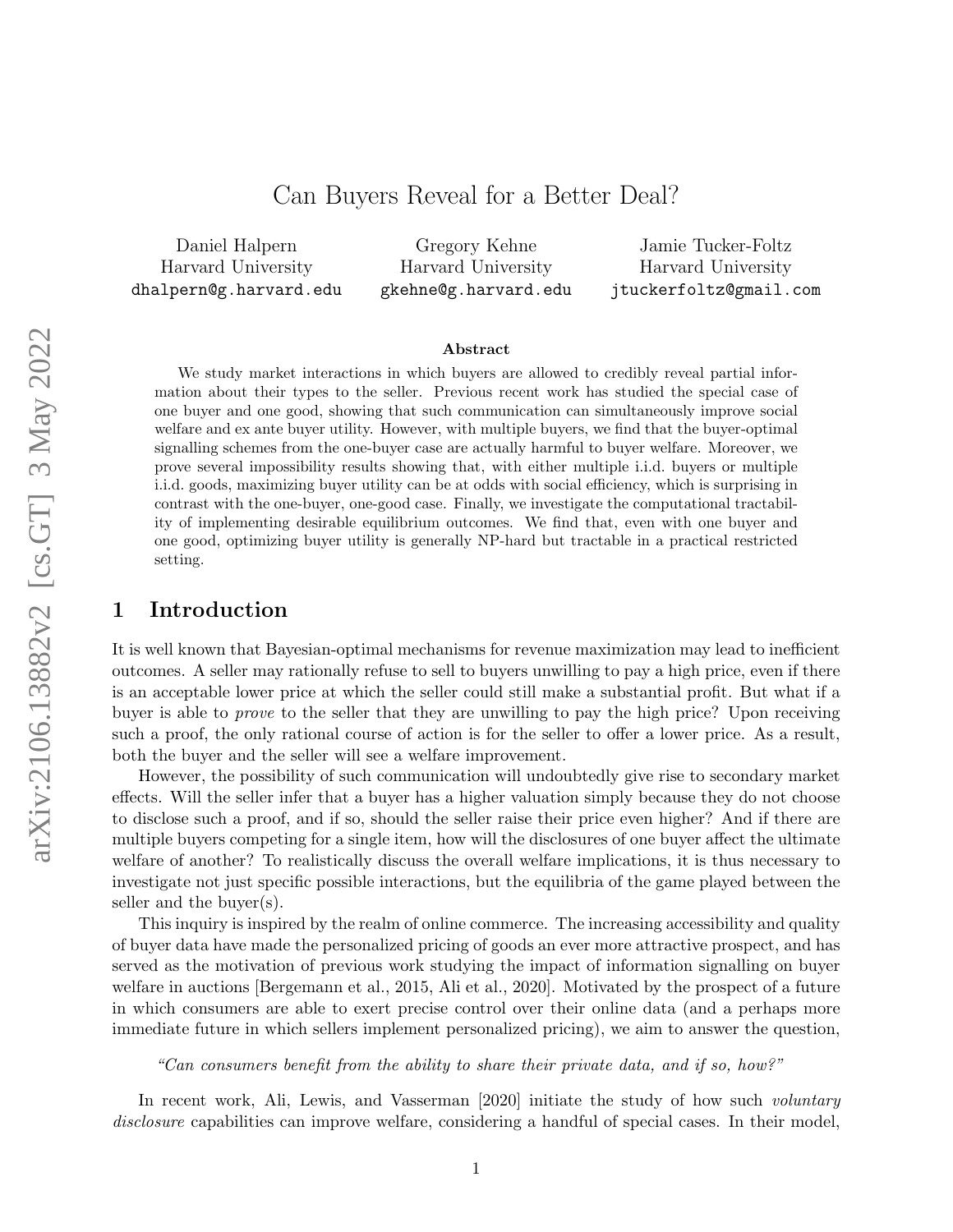a prospective buyer is allowed to credibly disclose to the seller a set of possible types containing their true type; the seller then sets prices based on this information. They report overwhelmingly positive news for consumers. When there is one buyer, one seller, and one good, they demonstrate that there always exists a disclosure strategy for the buyer such that

- the buyer has no incentive to deviate from the strategy after learning their type (technically, the strategies are part of a sequentially-rational Bayes-Nash equilibrium),
- the good is always sold,
- the seller is weakly better off than they would be without disclosure, and
- every interim buyer type is weakly better off than they would be without disclosure.

For a parameterized family of canonical probability distributions over the buyer's value for the good (including the uniform distribution on  $[0, 1]$ ), they show that it is possible to strictly increase ex ante buyer utility as well. Furthermore, there is an intuitive characterization of the buyer-optimal equilibrium, determined by the limit of a greedy algorithm that iteratively constructs better and better equilibria by having all buyer types who are not sold the good declare to the seller that they are of such a type. In the end, we are left with a *partitional equilibrium*, in which there is some partition  $P$  of the types and every buyer reveals the set in  $P$  to which their type belongs.

However, the settings of these results differ markedly from most online commerce, and it is in the direction of these differences we depart.

In Section [3](#page-4-0) we investigate the effects of disclosure when there are two i.i.d., uniform  $[0, 1]$ buyers instead of one. Surprisingly, we find that the natural, buyer-symmetric analogues of the optimal one-buyer equilibria from [Ali, Lewis, and Vasserman](#page-16-0) [\[2020\]](#page-16-0) no longer yield buyer welfare improvements. Perhaps even more surprisingly, it is possible to improve the expected buyer surplus (the sum of the buyers' utilities) by having only one buyer disclose information about their type (though this harms the utility of the other buyer). As for the question of social efficiency, with a few additional assumptions in the spirit of [\[Ali et al., 2020\]](#page-16-0), we show an extreme impossibility result (Theorem [3.4\)](#page-8-0): in any equilibrium where the good is always allocated to the highest bidder, both buyers must always receive utility zero. Since the model assumes the seller has no cost to sell the goods, this shows that social efficiency is incompatible with maximizing buyer welfare, which lies in stark contrast to the one-buyer, one-good case.

In Section [4](#page-9-0) we further generalize these impossibility results to settings with richer disclosure capabilities and arbitrary priors. We show that, with either multiple buyers or multiple goods, maximizing buyer surplus may require the seller to sometimes not sell all of the goods (Theorem [4.1\)](#page-9-1). This holds even with the restrictions that buyer valuations are additive and independent across goods, as well as independent across buyers.

Finally, in Section [5](#page-12-0) we study the problem of maximizing consumer welfare through disclosure schemes from a computational perspective. We model this problem by approximating arbitrary priors by discrete probability distributions with finite support, which are encoded as part of the input. We show that, while it is possible to efficiently compute the buyer-optimal equilibrium in the restricted setting from [\[Ali et al., 2020\]](#page-16-0) where disclosure messages must be "connected" (Theorem [5.1\)](#page-13-0), the more general problem is (weakly) NP-hard (Theorem [5.2\)](#page-14-0), and is inapproximable by connected equilibria (Theorem [5.3\)](#page-15-0).

### 1.1 Related work

This work falls within a larger body of literature on the implications of information signalling in markets and how strategic disclosure affects equilibria, as in the work of [Gentzkow and Kamenica](#page-17-1)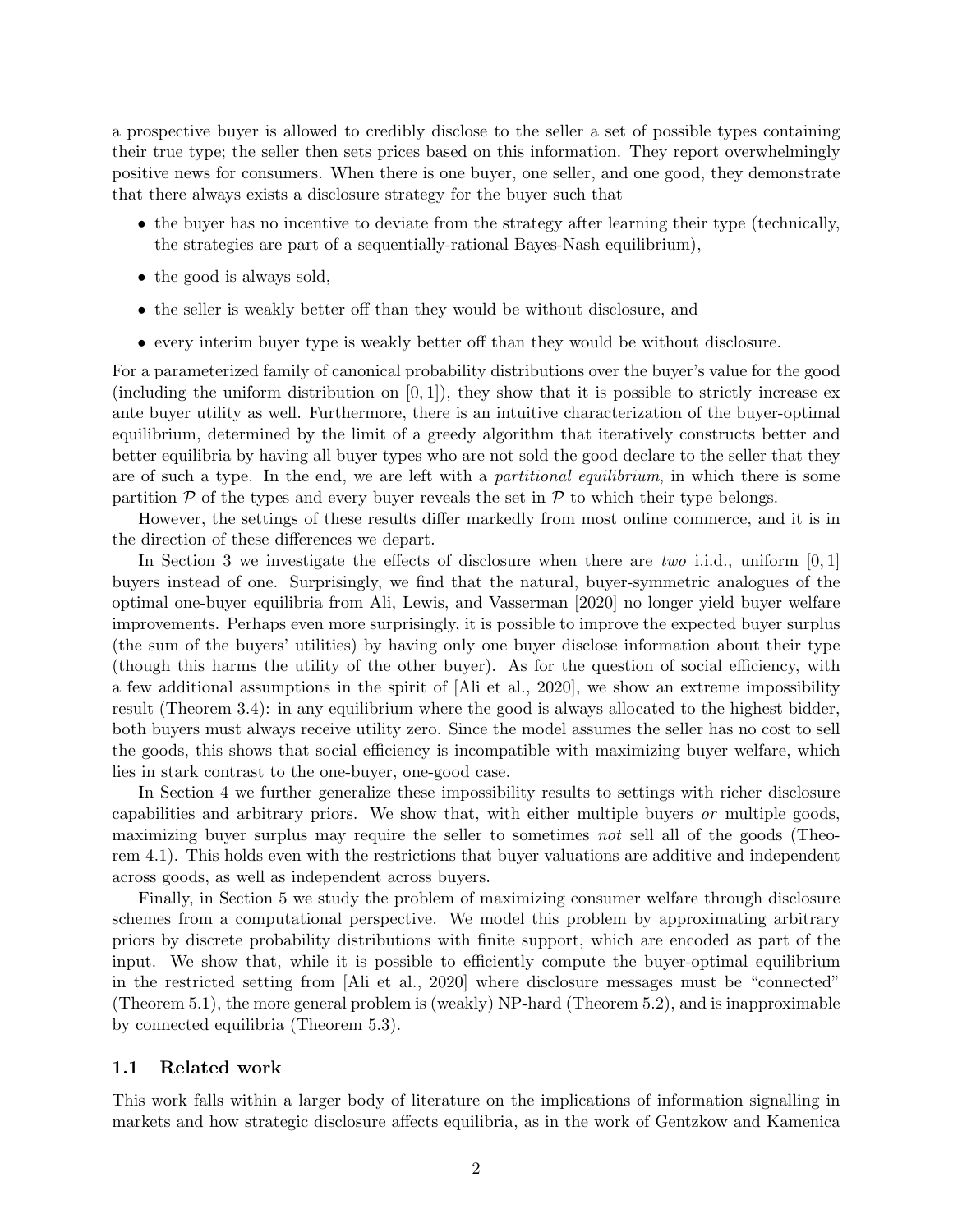[\[2017\]](#page-17-1) on Bayesian persuasion. On a more conceptual level, it contributes to a growing literature on the connection between privacy and information in markets. See [Acquisti, Taylor, and Wagman](#page-16-1) [\[2016\]](#page-16-1) and [Bergemann and Bonatti](#page-17-2) [\[2019\]](#page-17-2) for relevant surveys.

The signals which we consider are the *verifiable disclosures* of [\[Ali et al., 2020\]](#page-16-0), in which buyers send public signals about their types from a set of possible signals which are demonstrably truthful. The study of verifiable disclosure dates back to classic economic works by [Grossman](#page-17-3) [\[1981\]](#page-17-3) and [Milgrom](#page-17-4) [\[1981\]](#page-17-4), and has recently seen a resurgence in the economics literature, both in market settings and more general games [\[Kartik and Tercieux, 2012,](#page-17-5) [Ben-Porath and Lipman, 2012,](#page-16-2) [Ha](#page-17-6)[genbach et al., 2014,](#page-17-6) [Hart et al., 2017,](#page-17-7) [Ben-Porath et al., 2018,](#page-16-3) [2019,](#page-16-4) [Koessler and Skreta, 2019\]](#page-17-8). The original game focused on a seller being able to verifiably disclose information about the item they are selling, rather than the buyer about their type. A closely related work by [Sher and Vohra](#page-17-9) [\[2015\]](#page-17-9) considers the setting where the disclosures are verifiable, and there is commitment from both the buyer and the seller.

<span id="page-2-0"></span>

Figure 1: Feasible welfare outcomes from [Bergemann, Brooks, and Morris](#page-17-0) [\[2015\]](#page-17-0)

In terms of Figure [1,](#page-2-0) in our setting with verifiability but without commitment to a signalling scheme, the main result of [Ali, Lewis, and Vasserman](#page-16-0) [\[2020\]](#page-16-0) is that, if point  $D$  in Figure [1](#page-2-0) represents the welfare of the buyer and seller in the absence of any communication by the intermediary, then there is some feasible point on line segment  $BE$  when there is only one buyer and one good. We show that this is false for either multiple buyers or multiple goods. In fact, for multiple goods, we give an example where the only feasible point on segment  $AE$  is at  $A$ , where the buyer receives no surplus at all (see Section [4\)](#page-9-0).

A parallel line of work aims to improve buyer welfare via an intermediary that observes buyer valuations and then sends a signal to the seller based on some prearranged signalling scheme. [Bergemann, Brooks, and Morris](#page-17-0) [\[2015\]](#page-17-0) address the case of one buyer and one seller. They show that any combination of welfares in the shaded triangle is attainable via randomized signalling schemes. [Alijani, Banerjee, Munagala, and Wang](#page-16-5) [\[2020\]](#page-16-5) generalize this to the setting with multiple buyers who share an intermediary, showing that the line segment  $BE$  is unattainable, though it is possible to approximate the maximum possible buyer welfare when the buyers' types are independent and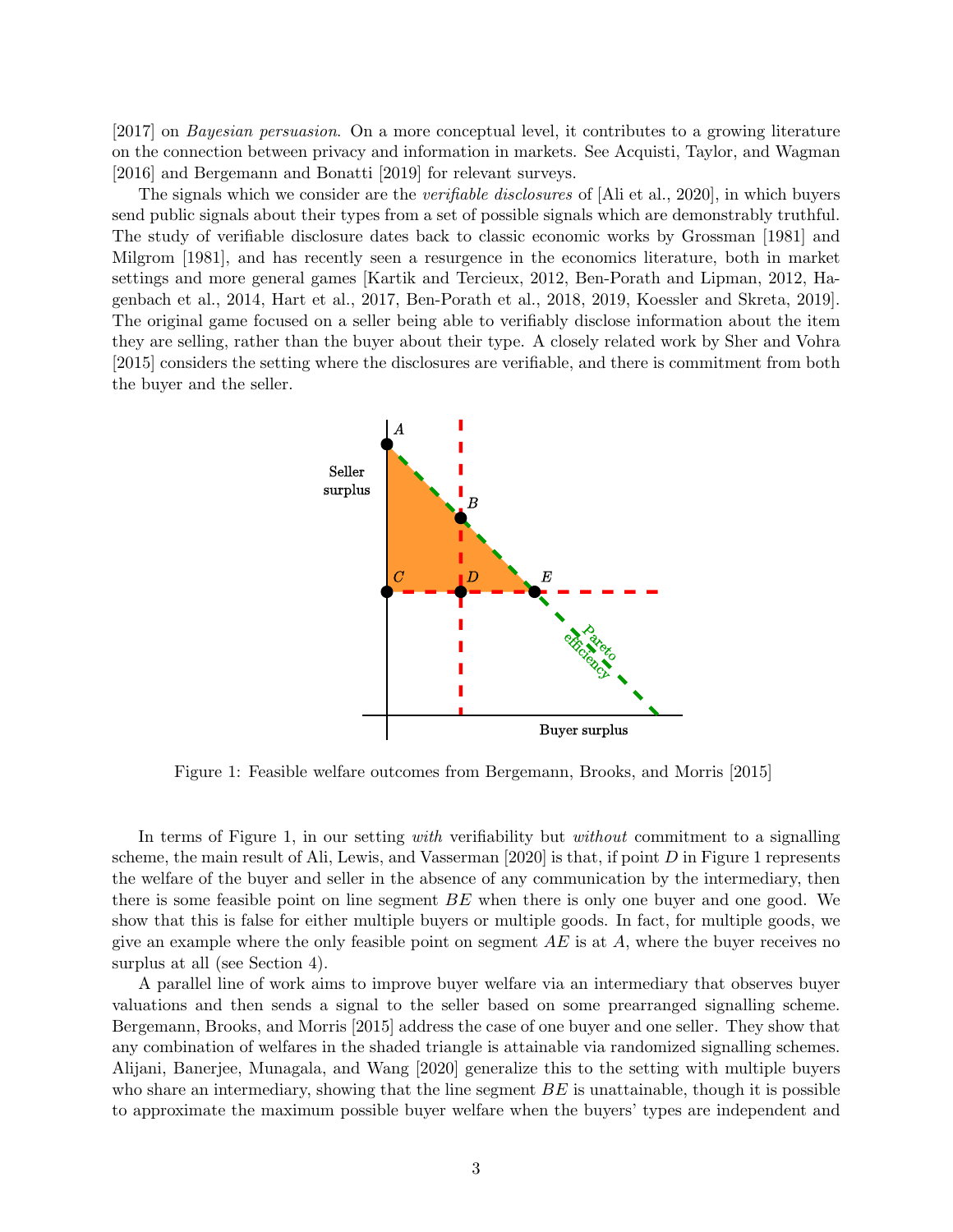identically distributed.

Similar to our setting is that of [Shen, Tang, and Zeng](#page-17-10) [\[2019\]](#page-17-10), which generalizes [Bergemann,](#page-17-0) [Brooks, and Morris](#page-17-0) [\[2015\]](#page-17-0) to the case of multiple buyers. For them, the buyers each simultaneously signal according to pre-committed signalling schemes to the seller, who then conducts a Myerson auction based on their updated priors. They study the equilibria of this game and determine buyer-optimal equilibria for certain classes of buyer type distributions, but the buyer disclosures are neither deterministic nor verifiable. This setting also differs from ours in that buyer signalling schemes are required to be best responses to each other, a constraint that we do not enforce.

### 2 Model

As in [\[Ali et al., 2020\]](#page-16-0), we operate in the context of a verifiable disclosure game. We begin by defining the most general, abstract form of the game, with multiple buyers and multiple goods but only one seller. Suppose there are m goods, numbered  $1, 2, \ldots, m$ . We are concerned only with additive valuations, so we denote the type space of each buyer by  $\mathbb{R}^m_{\geq 0}$ , where, for any  $v =$  $(v_1, v_2, \ldots, v_m) \in \mathbb{R}_{\geq 0}^m$ , each  $v_k$  denotes the value the buyer has for good  $\overline{k}$ . There is a common prior over the buyers' values, in which the value any fixed buyer has for different goods may be correlated; however, in all of the multiple-buyer scenarios we consider in this paper, the values of different buyers are independent. The disclosure game proceeds in two stages:

- <span id="page-3-2"></span>1. Each buyer simultaneously observes their value  $v \in \mathbb{R}^m_{\geq 0}$  and publicly sends a *message* in the form of a set  $M \subseteq \mathbb{R}_{\geq 0}^m$  such that  $v \in M$ .
- <span id="page-3-0"></span>2. The seller sells the good(s) to the buyer(s) so as to maximize expected revenue, taking into account the information conferred by M.

Note that the requirement that  $v \in M$  is a key feature of this game: buyers cannot misrepresent their types in the disclosure stage. We study the subgame-perfect pure-strategy Bayes-Nash equilibria of this game and evaluate them with respect to ex ante buyer surplus, defined as the expected sum of all buyer utilities.

With one buyer and one good, step [2](#page-3-0) simply involves the seller choosing a posted price and the buyer accepting or rejecting. With one buyer and multiple goods, the seller posts a menu of bundles of goods, each with an associated price, and the buyer may choose one of them. With one good and multiple buyers, the seller runs a Myerson auction.<sup>[1](#page-3-1)</sup> We introduce new notation to describe these specialized settings as needed.

### 2.1 Special equilibria

An equilibrium is *efficient* if the good(s) are always sold to the buyer with the highest value. An equilibrium is *partitional* if each buyer's messaging strategy is induced by a partition  $P$  of  $\mathbb{R}^m_{\geq 0}$ , where the buyer reveals to which set in  $P$  their value belongs. A *connected* partitional equilibrium is one in which the interiors of the convex hulls of the messages in  $P$  are disjoint, in which case we say the messages are *connected* and that  $P$  is a *connected partition*. As it is shown in [\[Ali](#page-16-0) [et al., 2020\]](#page-16-0), to maximize expected buyer utility in the one-buyer one-good case, it is without loss of generality to restrict attention to efficient, partitional equilibria.

<span id="page-3-1"></span><sup>&</sup>lt;sup>1</sup>See [\[Myerson, 1981\]](#page-17-11) for a description and discussion of virtual values which we use extensively. In this case, step [2](#page-3-0) implicitly involves additional communication from the buyers to the seller, revealing their types as prescribed by the direct revelation mechanism. This communication is different from that of step [1](#page-3-2) in that now buyers are allowed to lie about their types.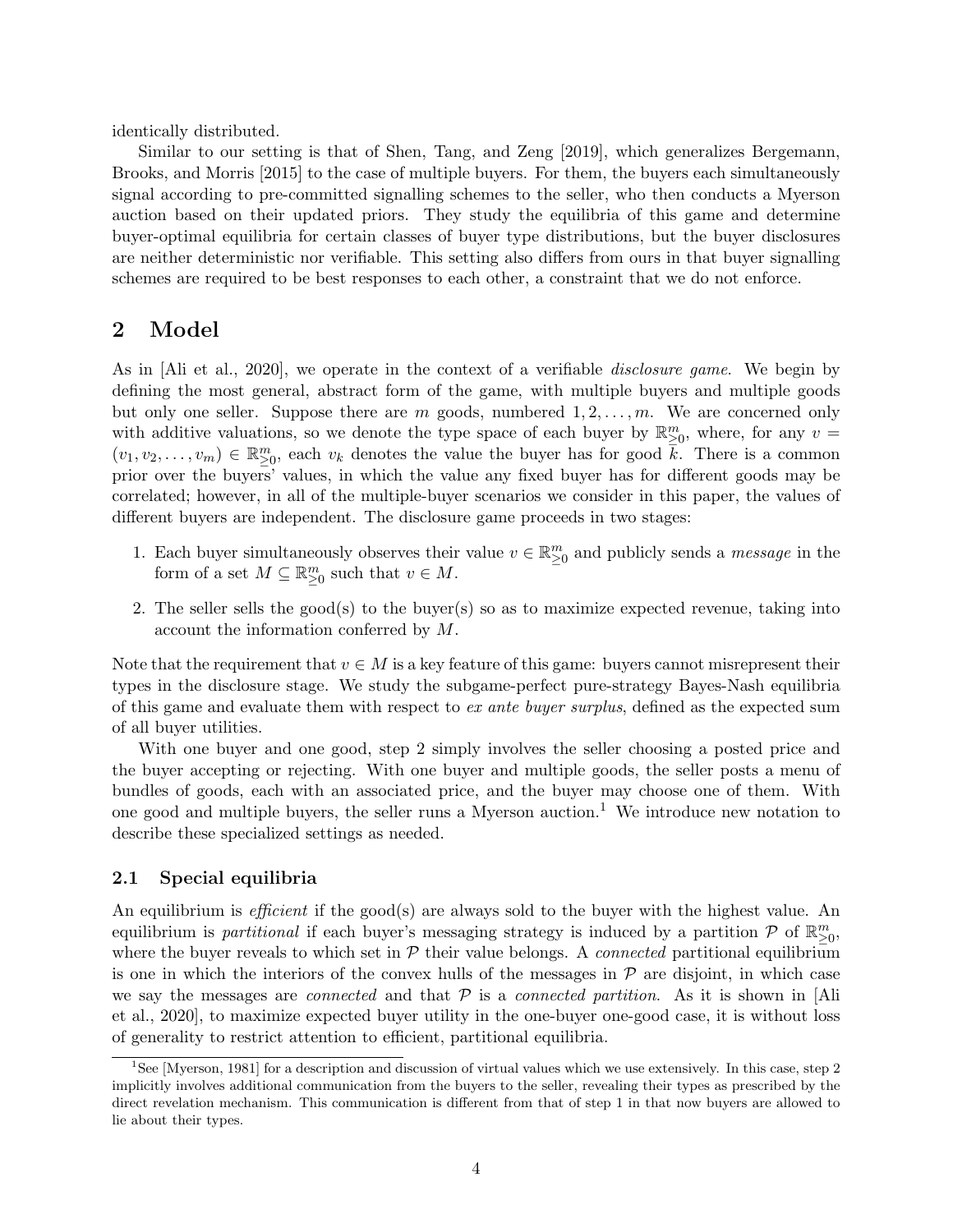**Lemma 2.1** (Efficiency Lemma [\[Ali et al., 2020\]](#page-16-0)). Suppose there is one good and one buyer. Given any pure-strategy equilibrium of the disclosure game, there exists a pure-strategy equilibrium that is efficient and results in the same payoff for every buyer type.

<span id="page-4-2"></span>Lemma 2.2 (Partitional Lemma [\[Ali et al., 2020\]](#page-16-0)). Given any pure-strategy equilibrium of the disclosure game, there exists a pure-strategy equilibrium that that is partitional and results in the same selling mechanism for every buyer type.

The Efficiency Lemma is proved by having all buyer types that do not get the good reveal their type to the seller. One can easily check that this does not change seller incentives when faced with one of the other buyer types. The Partitional Lemma is proved by partitioning the buyer types by the message that each type sent in the original equilibrium, thus conveying the same information to the seller.<sup>[2](#page-4-1)</sup> While the partitional lemma continues to hold for multiple buyers and/or multiple goods, we show in Section [4](#page-9-0) that the Efficiency Lemma does not.

# <span id="page-4-0"></span>3 Disclosure with two uniform [0, 1] buyers

For any  $a \leq b$ , let  $U[a, b]$  denote the uniform distribution on  $[a, b]$ . In this section we consider the canonical setting where there are two buyers, A and B, with valuations  $v_A$  and  $v_B$  for a single good drawn independently from  $U[0, 1]$ .

By the Partitional Lemma (Theorem [2.2\)](#page-4-2), we may restrict attention to equilibria of the disclosure game for which A and B report messages  $P_A$  and  $P_B$  from  $P_A$  and  $P_B$ , which are partitions of [0, 1]. In this section, we will only be concerned with the special case where  $P_A$  and  $P_B$  are connected, i.e., each element is an interval. Again, as in the one-buyer setting, all pairs of partitions  $P_A, P_B$  are supportable as equilibria in this game. If the seller holds the off-path belief that, upon receiving from A any message  $M \notin \mathcal{P}_A$ , the valuation of A is  $\overline{v_A} := \max\{M\}$  with probability  $1,^3$  $1,^3$ then A is guaranteed not to derive any utility from the resulting Myerson auction, since in order to receive the good they must clear the Myerson reserve of  $\overline{v_A} \geq v_A$ . Facing a seller with these off-path beliefs, A is therefore incentivized to report the unique  $P_A \in \mathcal{P}_A$  for which  $v_A \in P_A$ , since otherwise A is guaranteed to receive no utility. The same argument, of course, applies to B.

Throughout this section, we make repeated use of the following calculation.

<span id="page-4-4"></span>**Lemma 3.1.** A buyer with value  $v \sim U[a, b]$  has virtual value  $\phi(v) = 2v - b$ .

*Proof.* For this distribution,  $F(v) = \frac{v-a}{b-a}$  and  $f(v) = \frac{1}{b-a}$ , and so  $\phi(v) = v - \frac{1-F(v)}{f(v)} = 2v - b$ .  $\Box$ 

### <span id="page-4-5"></span>3.1 Example: the first step of Zeno's partition

In [\[Ali et al., 2020\]](#page-16-0), the optimal equilibrium for the one-buyer  $U[0, 1]$  distribution is induced by "Zeno's partition,"

$$
\mathcal{P}_Z := \{ (2^{-k-1}, 2^{-k}] \mid k \in \mathbb{Z}_{\geq 0} \} \cup \{ \{0\} \}.
$$

It is constructed through a sequence of steps from the no-disclosure equilibrium. In each step, all buyer types who are currently not sold the good are separated into a new element of the partition.

<span id="page-4-1"></span><sup>2</sup>The version of the Partitional Lemma proved in [\[Ali et al., 2020\]](#page-16-0) is slightly different since it is proved in the restricted setting where seller messages are required to be connected intervals. It only applies to efficient equilibria and only guarantees the same selling mechanism for almost every buyer type.

<span id="page-4-3"></span><sup>3</sup>This maximum may not be well-defined in general, but it is well-defined for connected, partitional equilibria with a  $U[0,1]$  prior, since we may ensure all messages are closed on the top end. This can only improve buyer utilities, and does not change seller incentives since  $U[0, 1]$  has no atomic points.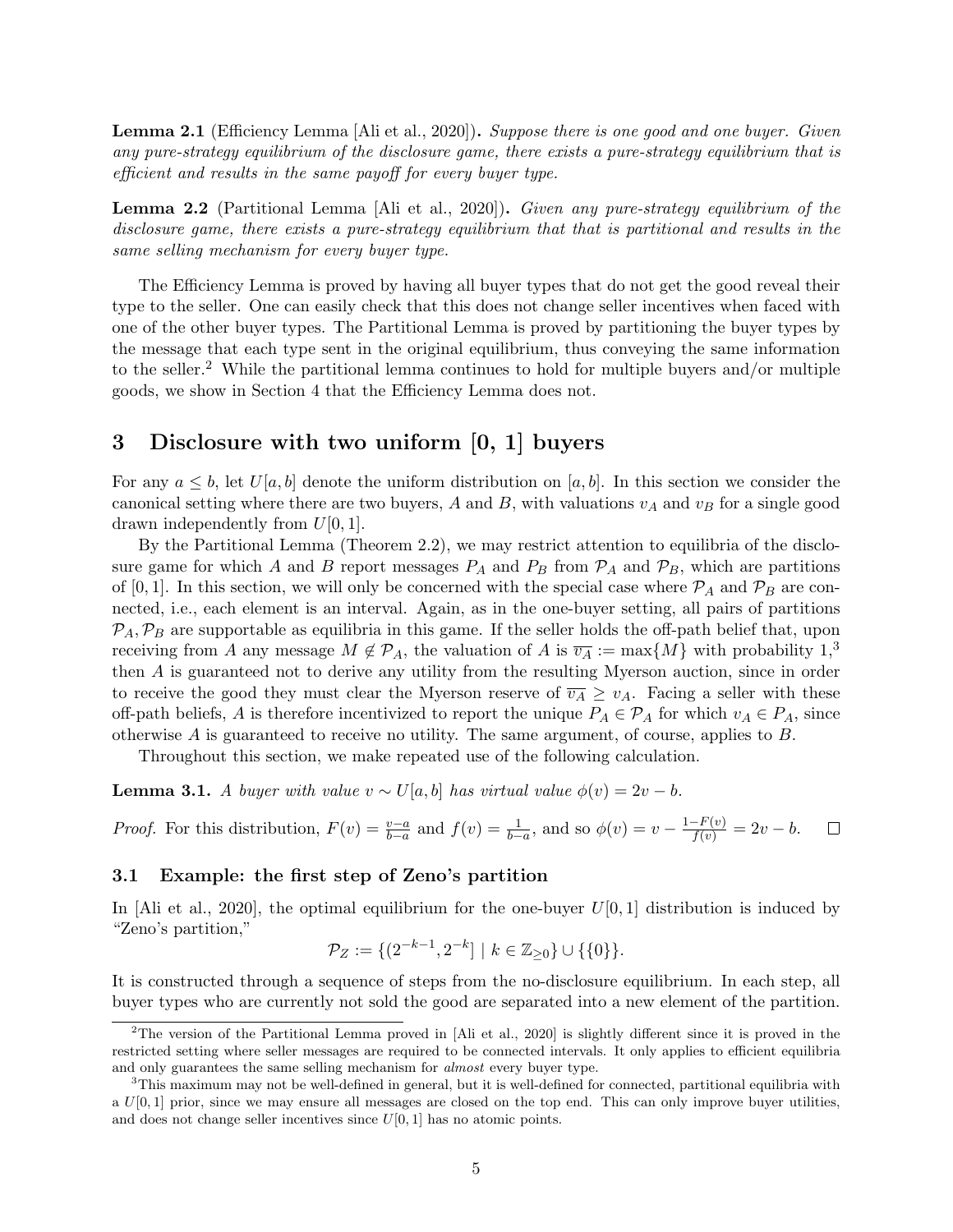<span id="page-5-0"></span>

(a) No disclosure:  $\mathcal{P}_A =$  (b)  $\mathcal{P}_B = \{[0,1]\},\$  yielding an sure:  $\mathcal{P}_A = \mathcal{P}_B =$ expected buyer surplus of  $\{[0, 1/2], [1/2, 1]\}.$  $\mathbb{E}[U] = \frac{1}{6}.$  $High/low$  $\mathbb{E}[U] = \frac{1}{6}.$ (c) A and B disclose ac-(d) Coarse asymmetric cording to Zeno's parti- disclosure:  $\mathcal{P}_A = \{[0, \frac{1}{2}],\}$ tion  $\mathcal{P}_Z$ .  $\mathbb{E}[U] = \frac{23}{147} < \frac{1}{6}.$  $\left[\frac{1}{2}, 1\right]$  and  $\mathcal{P}_B = \{[0, 1]\}.$  $\mathbb{E}[U] = \frac{11}{64} > \frac{1}{6}.$ 

Figure 2: Allocations of the good in different partitional equilibria. Blue denotes that A receives the good, green denotes that B receives the good, and white denotes no sale. Expected buyer surplus  $\mathbb{E}[U]$  is given for each case, and the dashed red line indicates the boundary between parts in the partitions.

In the one-buyer case, each step is a Pareto improvement for all buyer types; let us now consider the two-buyer case and see what happens when we implement the first step of Zeno's partition for both buyers simultaneously.

In the no-disclosure equilibrium (where each buyer always sends the message  $[0, 1]$ ), the seller runs a second-price auction with reserve price  $\frac{1}{2}$ . A simple calculation shows that the expected buyer surplus is  $\frac{1}{6}$ . For a plot of the allocation as a function of  $(v_A, v_B)$  see Figure [2a.](#page-5-0)

Now consider what happens when buyers reveal whether their valuation is greater than or less than  $\frac{1}{2}$ . There are 3 cases to consider. If both buyers have value less than  $\frac{1}{2}$ , then the seller will run a second-price auction with reserve price  $\frac{1}{4}$ , so the result will be the same as in the no-disclosure case, but with everything scaled down by a factor of 2. Thus, the expected buyer surplus will be 1  $\frac{1}{2} \cdot \frac{1}{6} = \frac{1}{12}$ . If both buyers have value  $\geq \frac{1}{2}$  $\frac{1}{2}$ , it is not to hard to check that the seller still runs a second-price auction with a reserve price of  $\frac{1}{2}$  (or equivalently, no reserve price). Thus we have the same outcome as in the no-disclosure case for an expected buyer surplus of  $\frac{1}{6}$ .

So far, in the first two cases, everything is analogous to the situation with one buyer: if the lowvalue types disclose that they have low value, we see an improvement in buyer welfare, whereas if there is no disclosure, the seller incentives remain the same, so the buyers achieve the same welfare. However, in the third case, where one buyer discloses they have a low value and the other does not, something quite different happens: we see competition between the two buyers that ultimately reduces the welfare of the high-value buyer.

The sale outcomes in the partitional equilibrium are depicted in Figure [2b.](#page-5-0) The case where buyer A discloses "low" and buyer B discloses "high" corresponds to the top-left quadrant. The small blue triangle represents the case where the seller sells the good to A because, even though they have a lower value, they have a higher virtual value.

We can immediately deduce that, for small  $\varepsilon > 0$ , a buyer with value  $\frac{1}{2} + \varepsilon$  gets a lower interim expected utility compared to the no-disclosure equilibrium. For in the no-disclosure equilibrium, they are sold the good with probability roughly  $\frac{1}{2}$ , and when they do win, they gain an expected utility of roughly  $\varepsilon$ . However, in this new equilibrium, they are only sold the good with probability roughly  $\frac{1}{4}$ , yet still only gain an expected utility of roughly  $\varepsilon$  when they win. Thus, in contrast to the one buyer case, the new equilibrium is not a Pareto improvement across buyer types. In fact,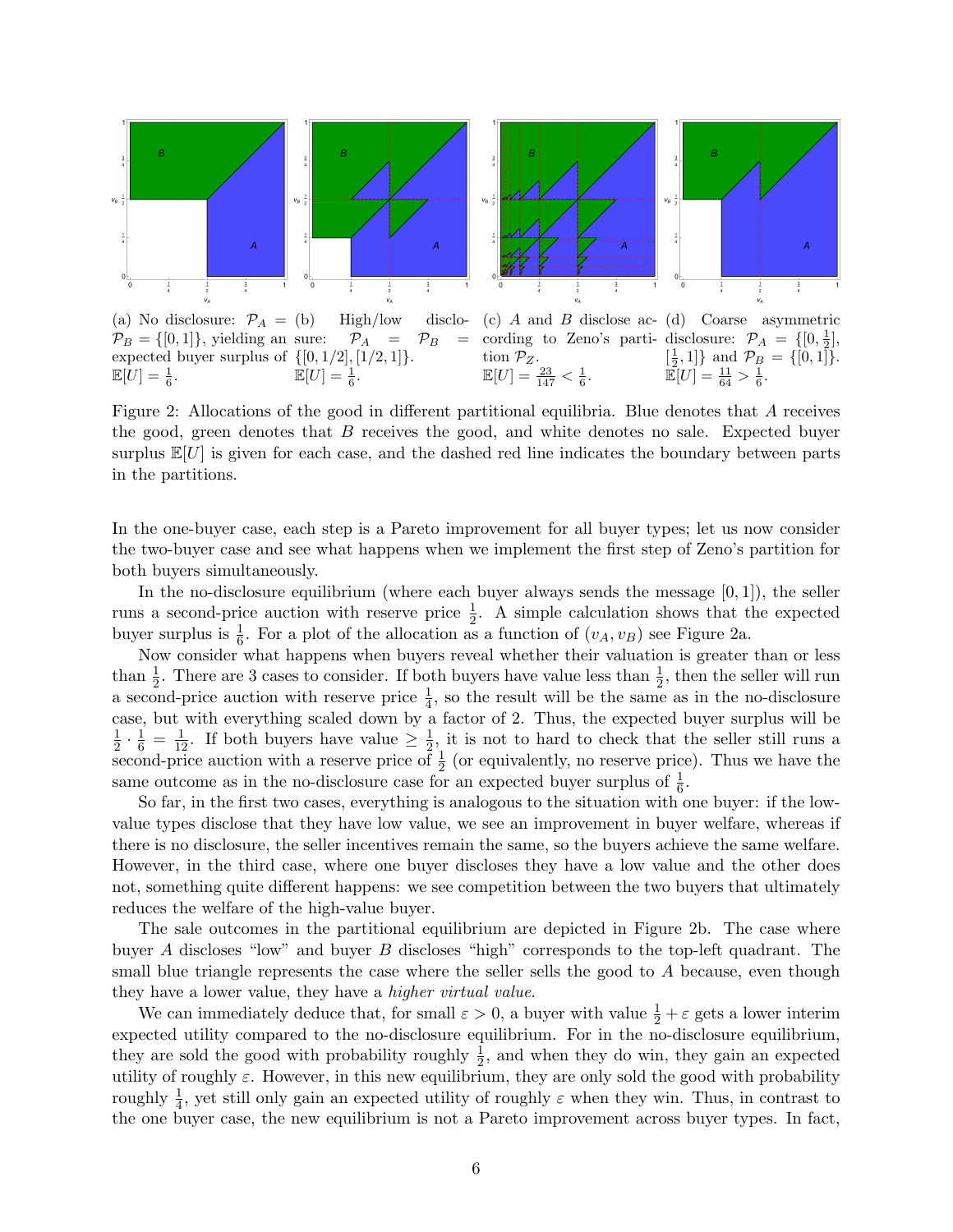we will see that it gives *exactly the same* ex ante utility for the buyers.

Suppose that buyer A reveals that  $v_A \in [0, \frac{1}{2}]$  $\frac{1}{2}$  and buyer B reveals that  $v_B \in [\frac{1}{2}]$  $\frac{1}{2}$ , 1]. (The other two cases are addressed above.) Applying Theorem [3.1,](#page-4-4) the virtual values of the two buyers and their inverses are as follows:

$$
\phi_A(v_A) = 2v_A - \frac{1}{2} \qquad \phi_B(v_B) = 2v_B - 1 \qquad \phi_A^{-1}(x) = \frac{x}{2} + \frac{1}{4} \qquad \phi_B^{-1}(x) = \frac{x}{2} + \frac{1}{2}.
$$

Note that, for  $v_B \in \left[\frac{1}{2}\right]$  $\frac{1}{2}$ , 1],  $\phi_B(v_B) \geq 0$ , so the good is always sold under the Myerson auction. However, for  $v_B < v_A + \frac{1}{4}$  $\frac{1}{4}$ , the good will be sold to buyer A since  $\phi_B(v_B) < \phi_A(v_A)$ , even though they have a lower valuation.

To compute the expected buyer surplus in the case where  $v_A \in [0, \frac{1}{2}]$  $\frac{1}{2}$  and  $v_B \in \left[\frac{1}{2}\right]$  $\frac{1}{2}$ , 1], we break our computation up into 3 disjoint sub-cases:

- A has value less than 1/4 so B wins with utility  $v_B \phi_B^{-1}$  $B^{-1}(0).$
- A has value greater than 1/4, but  $\phi_B(v_B) \ge \phi_A(v_A)$ , so B still wins with utility  $v_B$   $\phi_B^{-1}$  $B^{-1}(\phi_A(v_A)).$
- $\phi_B(v_B) < \phi_A(v_A)$ , so A wins with utility  $v_A \phi_A^{-1}$  $_{A}^{-1}(\phi_{B}(v_{B})).$

We compute the expected buyer surplus by computing the corresponding 3 integrals with Mathematica. The expected buyer surplus from the case where  $v_A \in [0, \frac{1}{2}]$  $\frac{1}{2}$  and  $v_B \in \left[\frac{1}{2}\right]$  $\frac{1}{2}$ , 1] is

$$
\mathbb{E}[U] = \int_0^{1/4} \int_{1/2}^1 (v_B - \phi_B^{-1}(0)) dv_B dv_A \n+ \int_{1/4}^{1/2} \int_{v_A + 1/4}^1 (v_B - \phi_B^{-1}(\phi_A(v_A))) dv_B dv_A \n+ \int_{1/4}^{1/2} \int_{1/2}^{v_A + 1/4} (v_A - \phi_A^{-1}(\phi_B(v_B))) dv_B dv_A = \frac{5}{96}.
$$

The case where  $v_B \in [0, \frac{1}{2}]$  $\frac{1}{2}$  and  $v_A \in \left[\frac{1}{2}\right]$  $\frac{1}{2}$ , 1] is symmetric, so the expected buyer surplus coming this case is also  $\frac{5}{96}$ .

Adding up the expected buyer surplus in each of the four cases, we have that the overall expected buyer surplus is

$$
\frac{1}{4} \cdot \frac{1}{12} + \frac{1}{4} \cdot \frac{1}{6} + 2 \cdot \frac{5}{96} = \frac{1}{48} + \frac{2}{48} + \frac{5}{48} = \frac{8}{48} = \frac{1}{6}.
$$

Thus, we have the same expected buyer surplus,  $\frac{1}{6}$ , as in the no-disclosure equilibrium. All we have accomplished is a redistribution of welfare from higher types to lower types, and we have introduced new inefficiencies.

#### <span id="page-6-0"></span>3.2 The search for better equilibria

In an effort to better understand the equilibria of this disclosure game when  $v_A, v_B \sim U[0, 1]$ , we conducted a computer search over the space of partitional equilibria  $P_A$ ,  $P_B$  which partition [0, 1] into (a reasonable number of) intervals.

We begin with the observation that, for given  $v_B$ , the expectation of the payment  $p_A$  charged to A is

$$
\mathop{\mathbb{E}}_{v_A \sim U[a,b]}[p_A|v_B] = \mathop{\mathbb{E}}_{v_A}[p_A] = \mathop{\mathbb{E}}_{v_A}[x(v_A, v_B) \cdot \phi_A(v_A))],
$$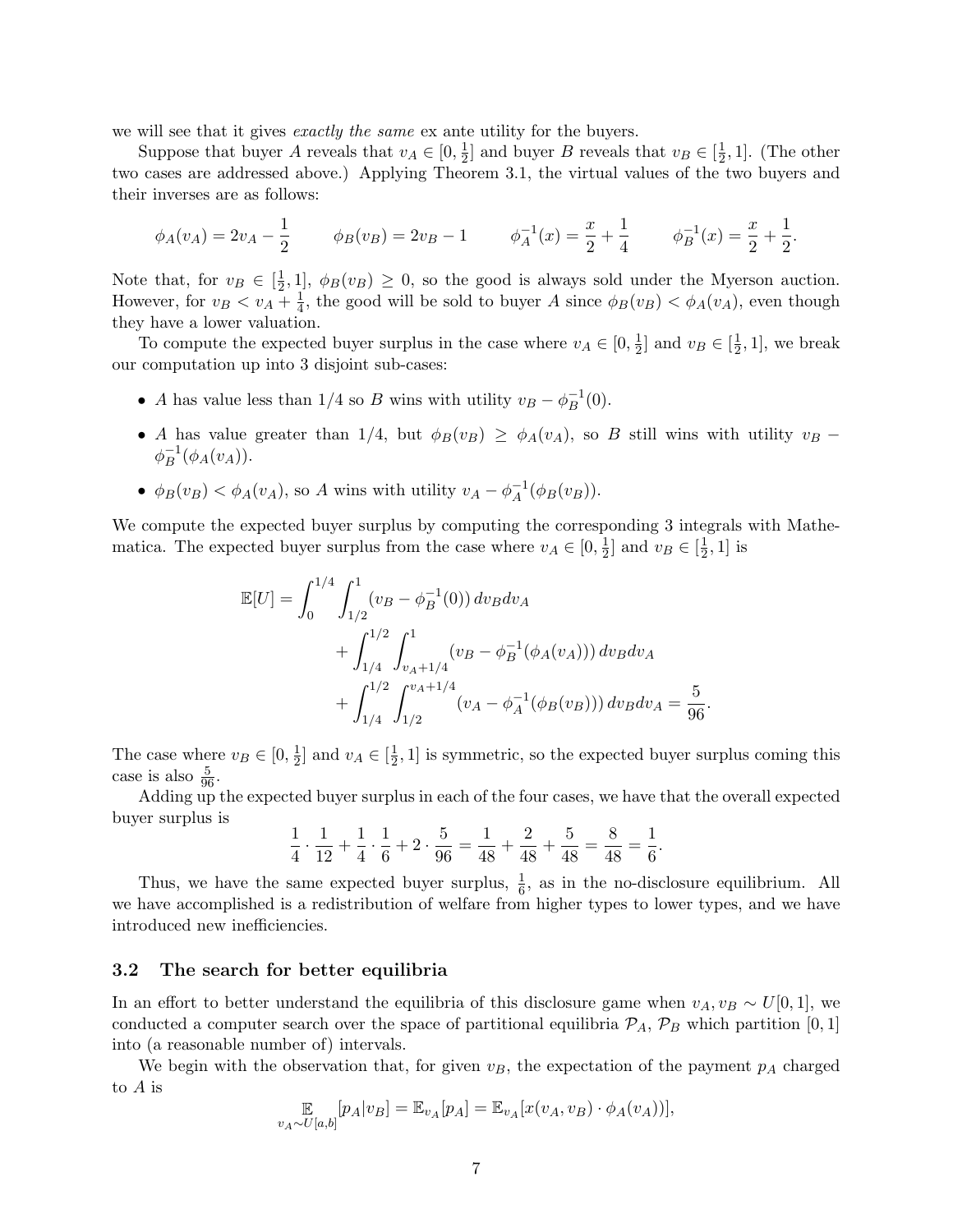and so the expected payoff  $u_A$  of A over  $v_A \sim U[a, b]$  and  $v_B \sim U[c, d]$  is

$$
\mathop{\mathbb{E}}_{v_B \sim U[c,d]}\mathop{\mathbb{E}}_{v_A \sim U[a,b]}[u_A] = \mathop{\mathbb{E}}_{v_B \sim U[c,d]}\mathop{\mathbb{E}}_{v_A \sim U[a,b]}[x(v_A, v_B) \cdot (v_A - \phi_A(v_A))].
$$

Applying Theorem [3.1](#page-4-4) to  $v_A \sim U[a, b]$  and simplifying then lets us write the expected payoff of buyer A as

<span id="page-7-0"></span>
$$
\mathop{\mathbb{E}}_{v_B \sim U[c,d]}\mathop{\mathbb{E}}_{v_A \sim U[a,b]}[u_A] = \frac{1}{(b-a)(d-c)}\int_R b - v_A \,dv_A \,dv_B,\tag{1}
$$

where R is the region of  $(v_A, v_B)$  given by the inequalities

$$
a \le v_A \le b
$$
,  $c \le v_B \le d$ ,  $v_A \ge b/2$ ,  $v_A \ge v_B + \frac{b-d}{2}$ .

Finally, the buyer surplus is just  $U = u<sub>A</sub> + u<sub>B</sub>$ , so for a given region it is simply

$$
\mathop{\mathbb{E}}_{v_B \sim U[c,d]}\mathop{\mathbb{E}}_{v_A \sim U[a,b]}[U] = \mathop{\mathbb{E}}_{v_B \sim U[c,d]} \mathop{\mathbb{E}}_{v_A \sim U[a,b]}[u_A] + \mathop{\mathbb{E}}_{v_B \sim U[c,d]} \mathop{\mathbb{E}}_{v_A \sim U[a,b]}[u_B].
$$

Once the boundaries of  $R$  are determined, this integral can be computed symbolically. Therefore computing the expected buyer surplus for a given pair of partitions  $P_A$ ,  $P_B$  simply entails evaluating the above expression for each pair of possible intervals  $(P_A, P_B)$ .

Our computational results support the following conjecture:

**Conjecture 3.2.** For  $v_A, v_B \sim U[0, 1]$  the partitional equilibrium given by  $\mathcal{P}_A = \{[0, \frac{1}{2}]\}$  $\frac{1}{2}$ ,  $[\frac{1}{2}]$  $\frac{1}{2}, 1]$ } and  $\mathcal{P}_B = \{ [0,1] \}$  maximizes expected buyer welfare for the class of partitional equilibria.

This disclosure profile (with allocations shown in Figure [2d\)](#page-5-0) is notable in that it is asymmetric, and in that it appears to strictly outperform all symmetric profiles in terms of expected buyer surplus. But most surprisingly, the buyer who discloses (in this case, buyer  $A$ ) has increased expected utility, while the buyer who does not disclose suffers a strict decrease in expected utility as compared to the symmetric no-disclosure equilibrium (Figure [2a\)](#page-5-0); A receives expected utility  $\frac{13}{128} \approx 0.102$ , while B receives  $\frac{9}{128} \approx 0.070$ . The total expected surplus is  $\frac{11}{64} > \frac{1}{6}$  $\frac{1}{6}$ .

At the same time, in this asymmetric regime there is a tradeoff between disclosure detail and likelihood of receiving the good on the one hand, and expected surplus on the other. But as A discloses more information and B does not disclose, A's expected utility and relative surplus begins to decrease. In the limit, where A discloses  $v_A$  exactly and B discloses nothing, their respective expected utilities tend towards  $\mathbb{E}[U_A] = 0$  and  $\mathbb{E}[U_B] = 1/24$ .

Experimental evidence also suggests that:

**Conjecture 3.3.** For  $v_A, v_B \sim U[0, 1]$  nondisclosure maximizes expected buyer welfare for the class of all symmetric message sets which are interval partitions.

This no-disclosure equilibrium yields an expected buyer surplus of  $\frac{1}{6}$ , the same as the equilibrium analyzed in Section [3.1.](#page-4-5) In fact, all symmetric buyer disclosure profiles with a single high/low threshold  $t \in [0, \frac{1}{2}]$  $\frac{1}{2}$  realize an expected buyer welfare of  $\frac{1}{6}$ . (See [A](#page-18-0)ppendix A for a proof.)

In contrast to the one-buyer case, the equilibrium with symmetric disclosure given by Zeno's partition (Figure [2c\)](#page-5-0) confers expected buyer utility  $\frac{23}{147} < \frac{1}{6}$  $\frac{1}{6}$ .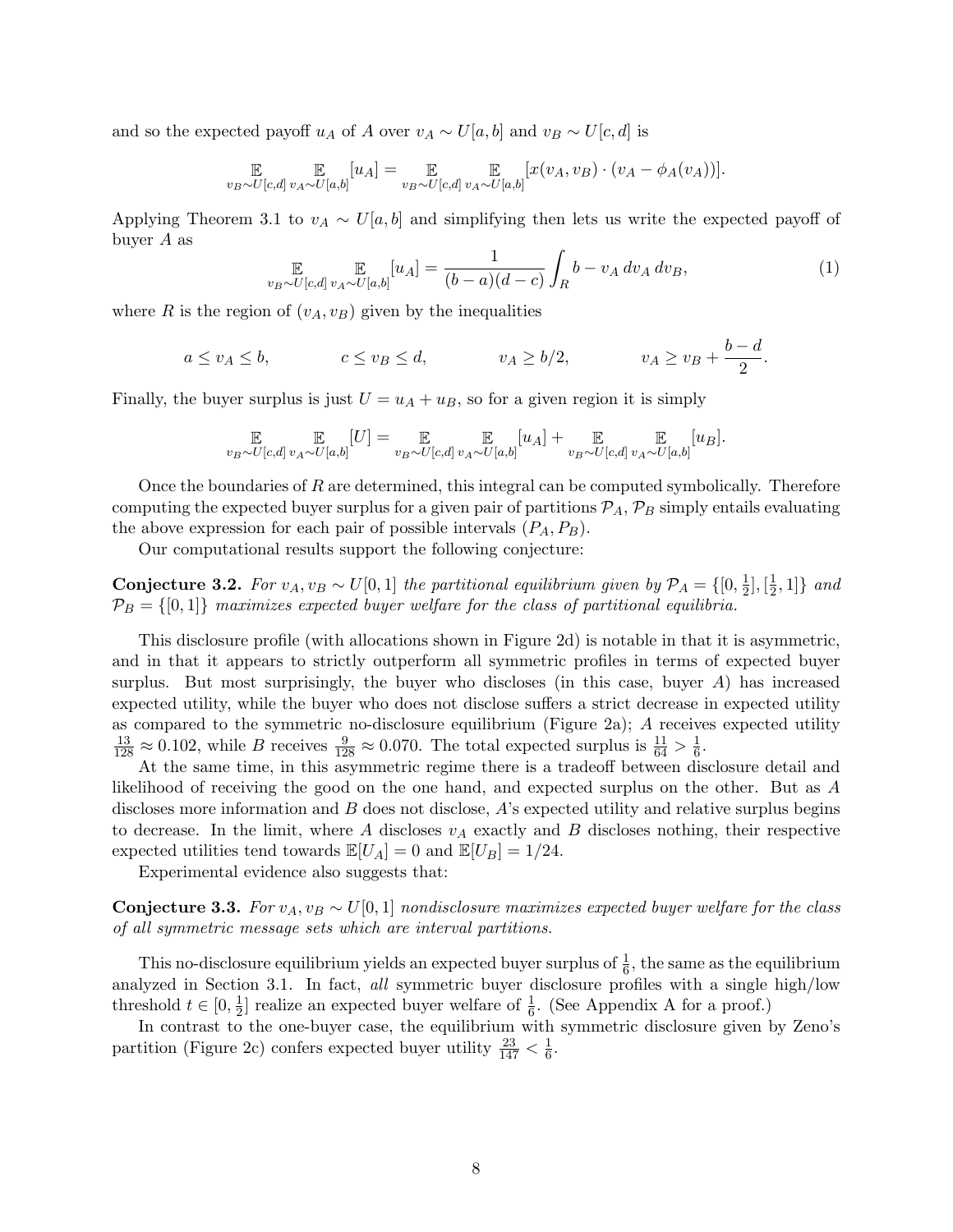#### 3.3 Efficiency versus buyer welfare

If both buyers fully disclose their types, then the seller will sell to the buyer with a higher value at that value, so we will have a socially efficient outcome, but neither buyer will receive any utility. On the other hand, in all of the partial disclosure equilibria considered thus far, including no-disclosure, some buyer gets nonzero utility, but the outcome is not guaranteed to be efficient (the good may be sold to the buyer with a lower value, or not sold at all). A natural question is whether it is possible to simultaneously achieve efficiency and nonzero buyer surplus. Our first main result is that, if we restrict attention to connected partitional equilibria, the answer is negative.

<span id="page-8-0"></span>**Theorem 3.4.** For  $v_A, v_B \sim U[0, 1]$ , there are no partitions  $\mathcal{P}_A$ ,  $\mathcal{P}_B$  of [0, 1] into intervals inducing an efficient equilibrium that confers nonzero expected buyer surplus.

*Proof.* We assume that the equilibrium induced by  $\mathcal{P}_A$  and  $\mathcal{P}_B$  confers nonzero buyer surplus, and show that it must be inefficient for some  $v_A, v_B \in [0, 1]$ . The only property we actually need to assume is that there exists some interval  $P_A \in \mathcal{P}_A$  of measure greater than zero. This follows without loss of generality, for if all intervals in both partitions have measure zero, i.e., are singletons, then both buyers always exactly disclose their values, and hence get zero utility. Let  $0 \le a < b \le 1$ be such that the closure of  $P_A$  is  $\overline{P_A} = [a, b]$ . Let

$$
x := \frac{\max\{0, 2a - b\} + a}{2}.
$$

Note that x is the average of a and some point weakly less than a, so  $x \le a$  (and  $x = 0$  precisely when  $a = 0$ ; otherwise x is in the open interval  $(0, a)$ . Let  $P_B$  be the unique element of  $\mathcal{P}_B$ containing x, and let  $0 \le c \le d \le 1$  be such that  $\overline{P_B} = [c, d]$ . There are five cases to consider.

**Case 1:**  $x = 0$ . In this case, it must be that  $a = c = 0$ . Let  $v_A := \frac{b}{4} \in P_A$  and  $v_B := 0$ . After disclosing that their type is in  $[a, b]$ , by Theorem [3.1,](#page-4-4) the virtual value of buyer A is

$$
\phi_A = 2v_A - b = -\frac{b}{2} < 0,
$$

so they will not get the good. This is inefficient since  $v_A > v_B = 0$ .

**Case 2:**  $x > 0$  and  $d \le a$ . For small  $\varepsilon > 0$ , let  $v_A := a + \varepsilon \in P_A$  and  $v_B := \frac{x+d}{2} \in P_B$ . Then by Theorem [3.1](#page-4-4) the virtual value of buyer A is

$$
\phi_A = 2v_A - b = 2a - b + 2\varepsilon
$$

and the virtual value of buyer  $B$  is

$$
\phi_B = 2v_B - d = x \ge \frac{3a - b}{2} > \frac{4a - 2b}{2} = 2a - b = \phi_A - 2\varepsilon.
$$

Therefore, for sufficiently small  $\varepsilon$ , buyer B will get the good, which is inefficient since

$$
v_B = \frac{x+d}{2} \le \frac{x+a}{2} \le \frac{a+a}{2} = a = v_A - \varepsilon < v_A.
$$

**Case 3:**  $a < d < b$ . For small  $\varepsilon \geq 0$ , let  $v_A := d + \frac{b-d}{4}$  $\frac{-d}{4} \in P_A$  and  $v_B := d - \varepsilon \in P_B$ . (Note that the  $\varepsilon$  is needed to ensure we have  $v_B \in P_B$ . Choosing  $\varepsilon > 0$  is necessary if  $d \notin P_B$ ; choosing  $\varepsilon = 0$ is necessary if  $P_B = \{c\} = \{d\}$ .) Then the virtual value of buyer A is

$$
\phi_A = 2v_A - b = \frac{3d - b}{2}
$$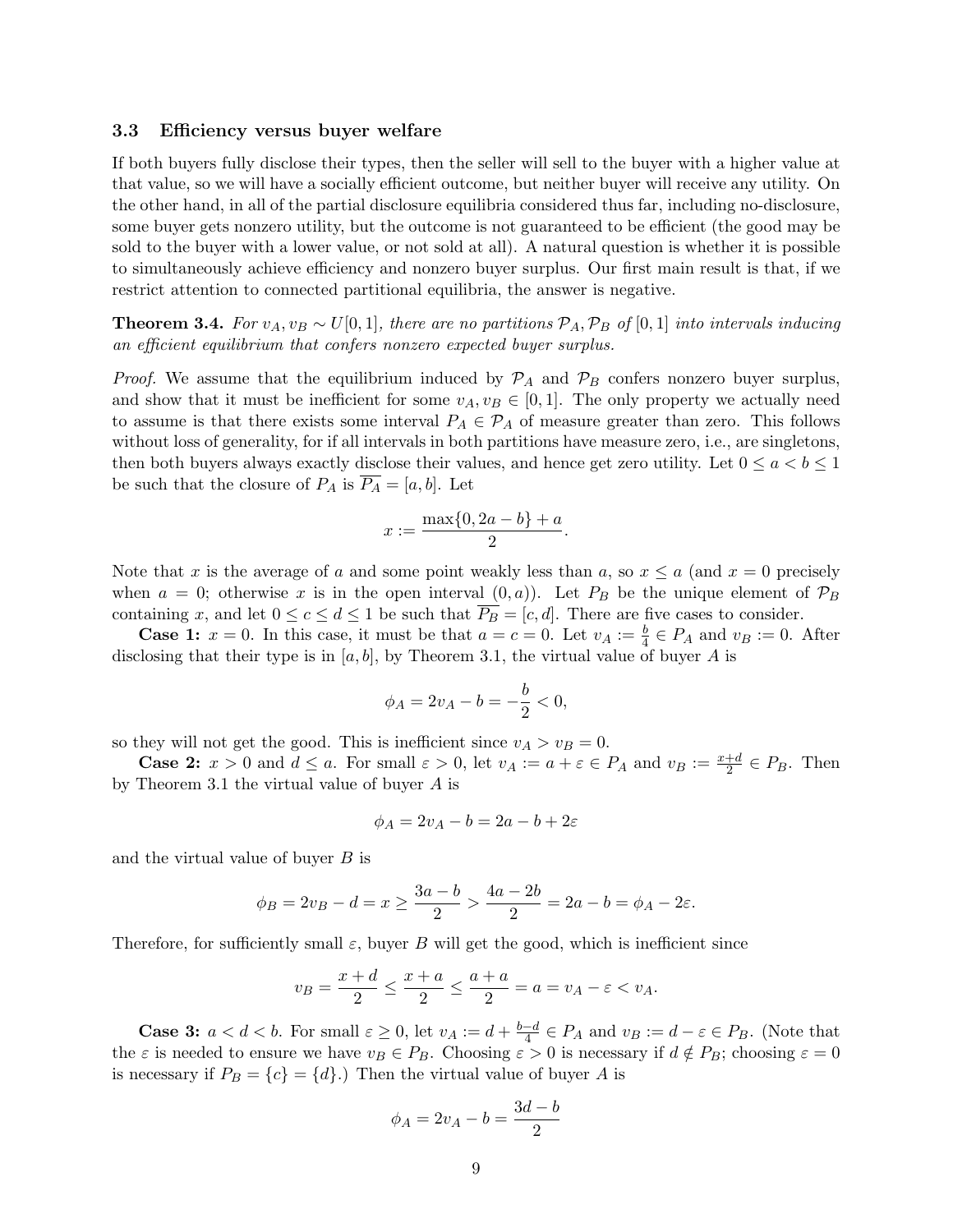and the virtual value of buyer  $B$  is

$$
\phi_B = 2v_B - d = d - 2\varepsilon = \frac{2d}{2} - 2\varepsilon > \frac{3d - b}{2} - 2\varepsilon = \phi_A - 2\varepsilon.
$$

Therefore, for sufficiently small  $\varepsilon$ , buyer B will get the good, which is inefficient since

$$
v_B = d - \varepsilon < d + \frac{b - d}{4} = v_A.
$$

**Case 4:**  $d > b$ . Observe that  $c \leq x \leq a < b$ . Thus, we have  $c < b < d$ , so this is the same as Case 3, with the two roles of the two buyers reversed.

**Case 5:**  $x > 0$  and  $d = b$ . Let  $x'$  be any point in the open interval  $(x, a)$ . Let  $P'_A$  be the unique element of  $\mathcal{P}_A$  containing x', and let  $0 \le a' \le b' \le a$  be such that  $\overline{\mathcal{P}'_A} = [a', b']$ . Observe that  $c \leq x < x' \leq b' \leq a < b = d$ . Since  $c < b' < d$ , we are again in Case 3, with the roles of the two buyers reversed, and substituting  $P'_A$  for  $P_A$ .  $\Box$ 

### <span id="page-9-0"></span>4 General impossibility results

In this section, we prove our second main result, which, unlike Theorem [3.4,](#page-8-0) holds with respect to arbitrary pure-strategy equilibria, not just those induced by connected partitions.

<span id="page-9-1"></span>**Theorem 4.1.** In any setting with multiple goods or multiple buyers, there exist common priors over buyer valuation functions such that:

- The buyer valuation functions are pairwise independent across different buyers.
- Every buyer's valuation function is additive and independent across different goods.
- In any pure-strategy equilibrium of the disclosure game in which all goods are always sold, buyer surplus is strictly lower than it would be in the absence of disclosure. (Additionally, in the case of multiple goods, this buyer surplus must be zero.)

This implies that the Efficiency Lemma does not hold beyond the limited context of one good and one buyer. In other words, social efficiency may be incompatible with maximizing expected buyer welfare. We begin by discussing the computational approach underlying our proof.

#### 4.1 Computing the optimal mechanism over discrete distributions

Suppose the buyers have sent messages to the seller, and now the seller is deciding how to optimally sell the goods. By the revelation principle, it is without loss of generality to consider selling mechanisms in which each buyer is asked to exactly reveal the values they have for each good (but, unlike in the initial disclosure, now they are allowed to lie, so the mechanism must be incentive compatible). If there are only a finite number of types each buyer can have, then we can write the seller's optimization problem as a linear program, as follows.

Suppose there are  $\ell$  buyers and m goods. For any  $j \in [\ell] := \{1, 2, \ldots, \ell\}$ , suppose there are  $n_j$ possible types that buyer j can have. Let  $T$  denote the joint type space of all buyers,

$$
T := \prod_{j \in [\ell]} [n_j],
$$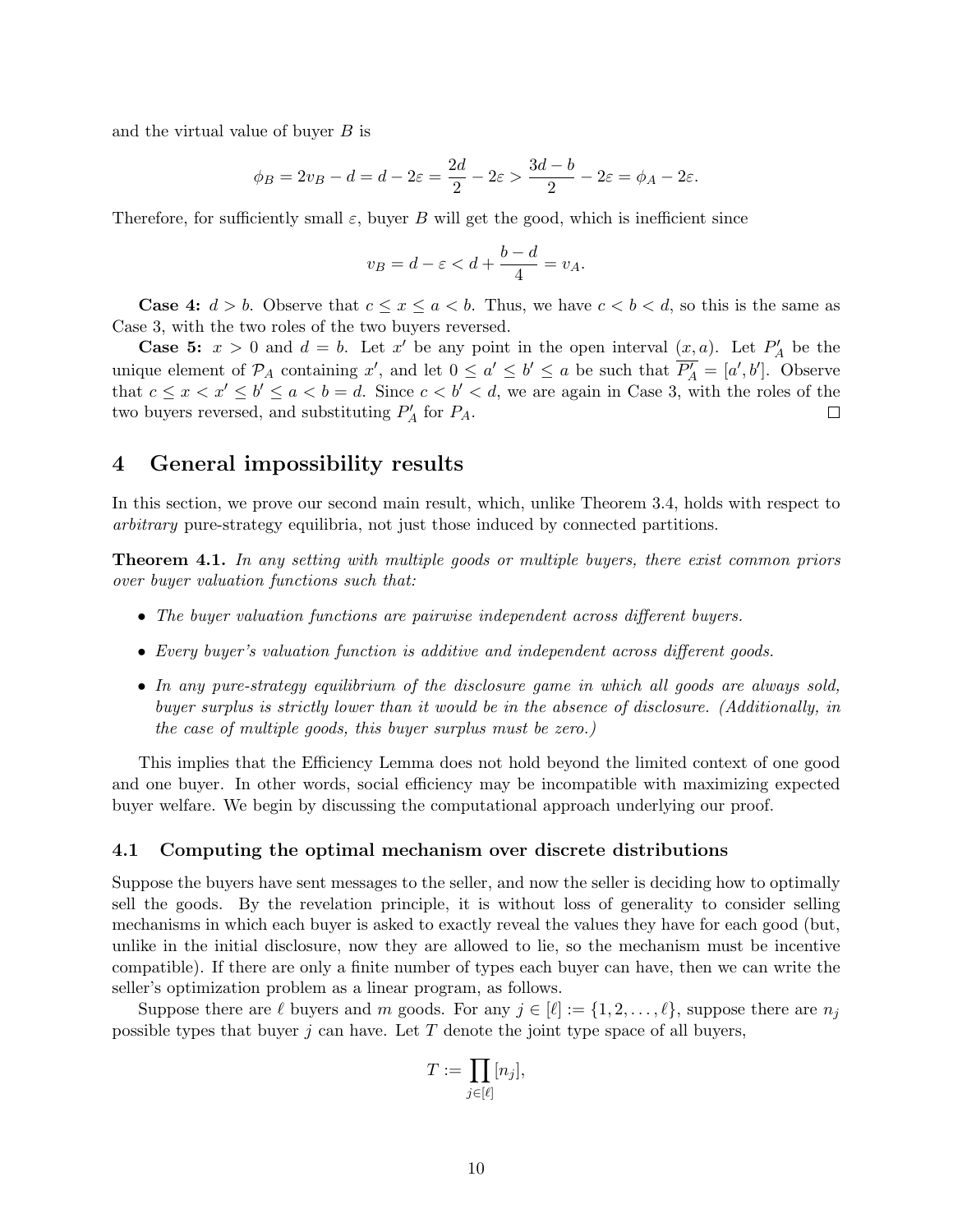where an element  $\mathbf{i} \in T$  denotes a vector of types for each buyer,  $\mathbf{i} = i_1, i_2, \ldots, i_\ell$ . Analogously, for any buyer  $j \in [\ell],$  let  $T^{-j}$  denote the joint type space of all buyers other than j,

$$
T^{-j} := \prod_{j \in [\ell] \setminus \{j\}} [n_j],
$$

where an element  $-i \in T^{-j}$  denotes a vector of types for each buyer other than j. For any type vector  $i \in T$ , suppose that  $p_i$  denotes the probability that i is realized according to the common prior. Finally, for any buyer  $j \in [\ell],$  type  $i \in [n_j]$ , and good  $k \in [m]$ , suppose that  $v_{i,j,k}$  is the value that type i of buyer j has for good  $k$ .

Given this information, a selling mechanism is fully specified the price  $r_{i,j}$  that each buyer j pays when types are revealed according to i, and the quantity  $q_{i,j,k}$  of each good k that each buyer j is allocated when types are revealed according to i. The optimal  ${\bf r}$  and  ${\bf q}$  are determined by the following linear program, which maximizes expected revenue subject to individual rationality (IR) and incentive compatibility (IC) constraints.

$$
\begin{array}{ll}\n\textbf{maximize} & \sum_{\mathbf{i}\in T} \sum_{j\in[\ell]} p_{\mathbf{i}} r_{\mathbf{i},j} \\
& r_{\mathbf{i},j} \geq 0 \\
& q_{\mathbf{i},j,k} \geq 0 \\
& \sum_{j\in[\ell]} q_{\mathbf{i},j,k} \leq 1 \\
& \sum_{j\in[\ell]} q_{\mathbf{i},j,k} \leq 1 \\
& \text{subject to} \quad \sum_{k\in[m]} v_{\mathbf{i},j,k} q_{\mathbf{i},j,k} - r_{\mathbf{i},j} \geq 0 \\
& \sum_{k\in[m]} v_{\mathbf{i},j,k} q_{\mathbf{i},j,k} - r_{\mathbf{i},j} \geq 0 \\
& \sum_{k\in[m]} v_{\mathbf{i},-1,j,k} q_{\mathbf{i},-1,j,k} - r_{\mathbf{i},-1,j} \geq \sum_{-\mathbf{i}\in T^{-j}} \quad \text{for all } j\in[\ell], -\mathbf{i}\in T^{-j}, \\
& p_{\mathbf{i},-1} \left( \sum_{k\in[m]} v_{\mathbf{i}',-1,j,k} q_{\mathbf{i}',-1,j,k} - r_{\mathbf{i}',-1,j} \right) \\
& \text{if } j\in[n] \text{ (IC)}\n\end{array}
$$

Note that the optimal solution may involve non-integral values of  $q_{i,j,k}$ , which can be interpreted as giving good k to buyer j with probability  $q_{i,j,k}$  when types are realized according to i. Also, a more general version of this LP would allow for ex post violations of IR or IC; the more constrained version above is equivalent in terms of the optimal value and resulting buyer surplus, and it produces more reasonable-looking mechanisms.

We implemented an algorithm to compute the optimal mechanism with respect to any seller belief distribution, using Gurobi [\[Gurobi Optimization, LLC, 2021\]](#page-17-12) to solve the linear program, with the secondary optimization objective of maximizing buyer surplus. For any prior distribution, we can enumerate over all tuples of partitions of buyer types and compute expected buyer/seller utilities in the corresponding LP for each possible vector of disclosure messages, then combine to compute the overall expected utilities of the disclosure game. We ran thousands of trials with valuations and probabilities drawn independently and uniformly at random from  $[0, 1]$ ; the counterexamples in Sections [4.2](#page-10-0) and [4.3](#page-11-0) were discovered in this process, then subsequently simplified.

#### <span id="page-10-0"></span>4.2 Multiple goods

Surprisingly, even for the simple case of one buyer, two goods, and two buyer types, it is possible for the partition  $\{\{1,2\}\}\$ (in which there is no voluntary disclosure) to be the best partition (and thus the best pure-strategy equilibrium) in terms of ex ante buyer utility, even though it results in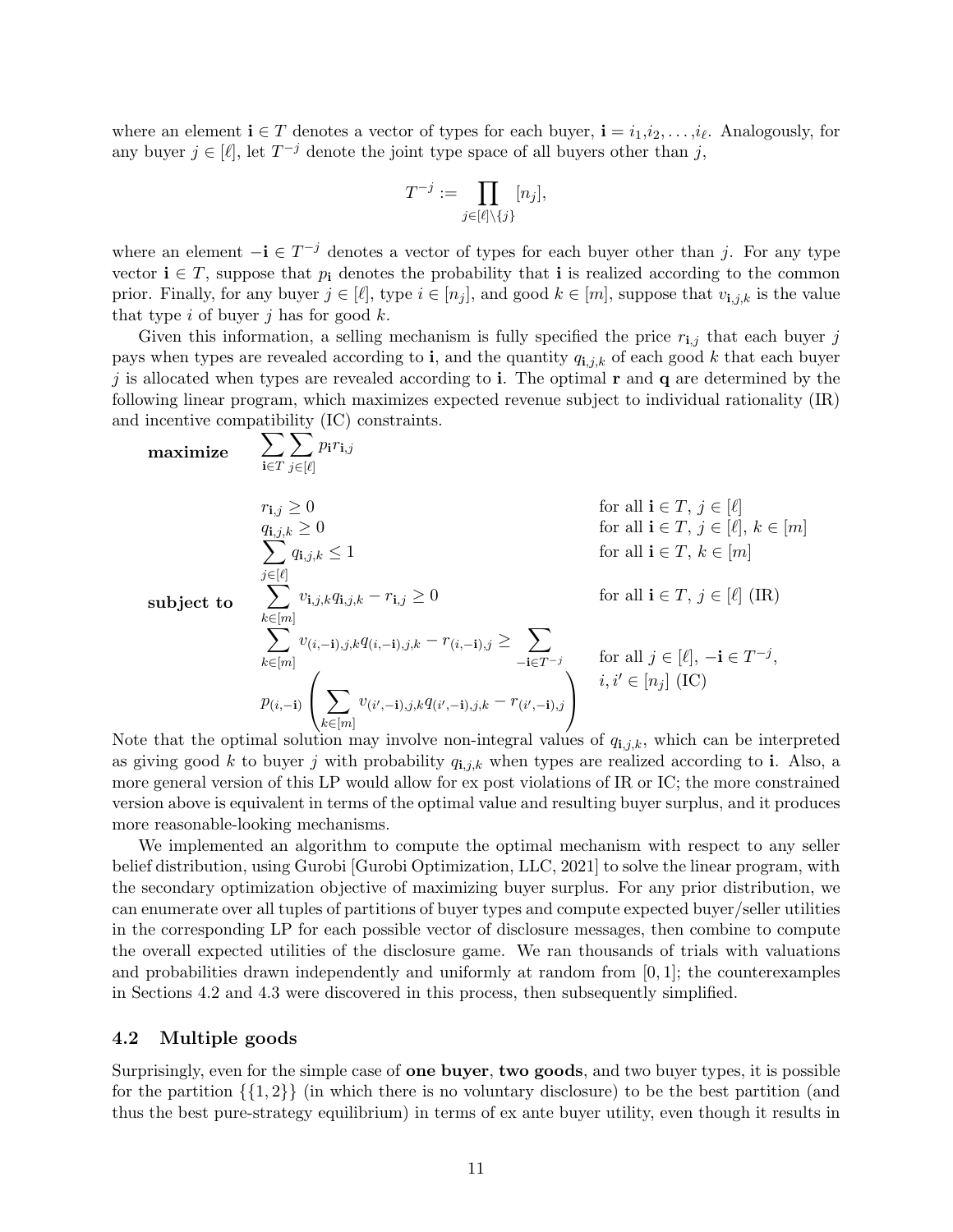the buyer sometimes not getting one of the goods. The following is a simple example in which the valuations of the two goods are correlated.

|  | Type   Probability   Value for good $1 \vert$ Value for good $2 \vert$ |  |
|--|------------------------------------------------------------------------|--|
|  |                                                                        |  |
|  |                                                                        |  |

In the no-disclosure equilibrium induced by the partition  $\{\{1,2\}\}\,$ , the unique optimal mechanism is for the seller to post the following menu of choices.

| <b>Bundle</b>      | Price |
|--------------------|-------|
| Only good 1        | 3     |
| Both goods 1 and 2 |       |

Type 1 buyers purchase only good 1, and type 2 buyers purchase both goods 1 and 2. Notice that type 2 buyers get utility  $1 > 0$ . This is because the seller is unable to extract any more utility from them, for otherwise, they would opt to only buy good 1 (and if the seller raised the price on good 1, they would completely exclude type 1 buyers, hurting revenue even more). There is some inefficiency though, as good 2 is only sold with ex ante probability  $\frac{1}{2}$ , even though the buyer always has positive utility for it. The only other partition to consider is  $\{\{1\},\{2\}\}\,$  in which the buyer exactly reveals their type. While this always yields an efficient outcome, the seller is clearly able to extract all of the surplus, leaving the buyer with utility zero. Thus, we conclude that the Efficiency Lemma no longer holds when there are two goods.

In fact, it turns out that this can happen even when the valuations for the two goods are independent, as shown in the following example (which has been simplified as much as possible).

|                  | Type   Probability   Value for good $1 \vert$ Value for good $2 \vert$ |    |
|------------------|------------------------------------------------------------------------|----|
| $0.15 \cdot 0.4$ | 56                                                                     |    |
| $0.15 \cdot 0.6$ | 56                                                                     | 69 |
| $0.85 \cdot 0.4$ | 91                                                                     | 38 |
| $0.85 \cdot 0.6$ |                                                                        |    |

In this case, in the unique optimal mechanism is the following.

| Price<br><b>Bundle</b>                                       |  |
|--------------------------------------------------------------|--|
| Good 2 for sure, and good 1 with probability $31/35$   118.6 |  |
| Both goods 1 and 2                                           |  |

A type 1 buyer will purchase nothing, a type 2 buyer will purchase the randomized bundle, and types 3 and 4 purchase both goods. Note that the 31/35 is the maximum probability at which types 3 and 4 weakly prefer buying both goods. Only type 4 gets nonzero utility. By exhaustively checking each of the 14 alternative partitions of  $\{1, 2, 3, 4\}$ , we verified that, in any pure-strategy equilibrium in which both goods always get sold, the ex ante buyer utility is strictly lower.

#### <span id="page-11-0"></span>4.3 Multiple buyers

Now suppose there is one good and two buyers, whose valuations for the good are independent and identically distributed as follows.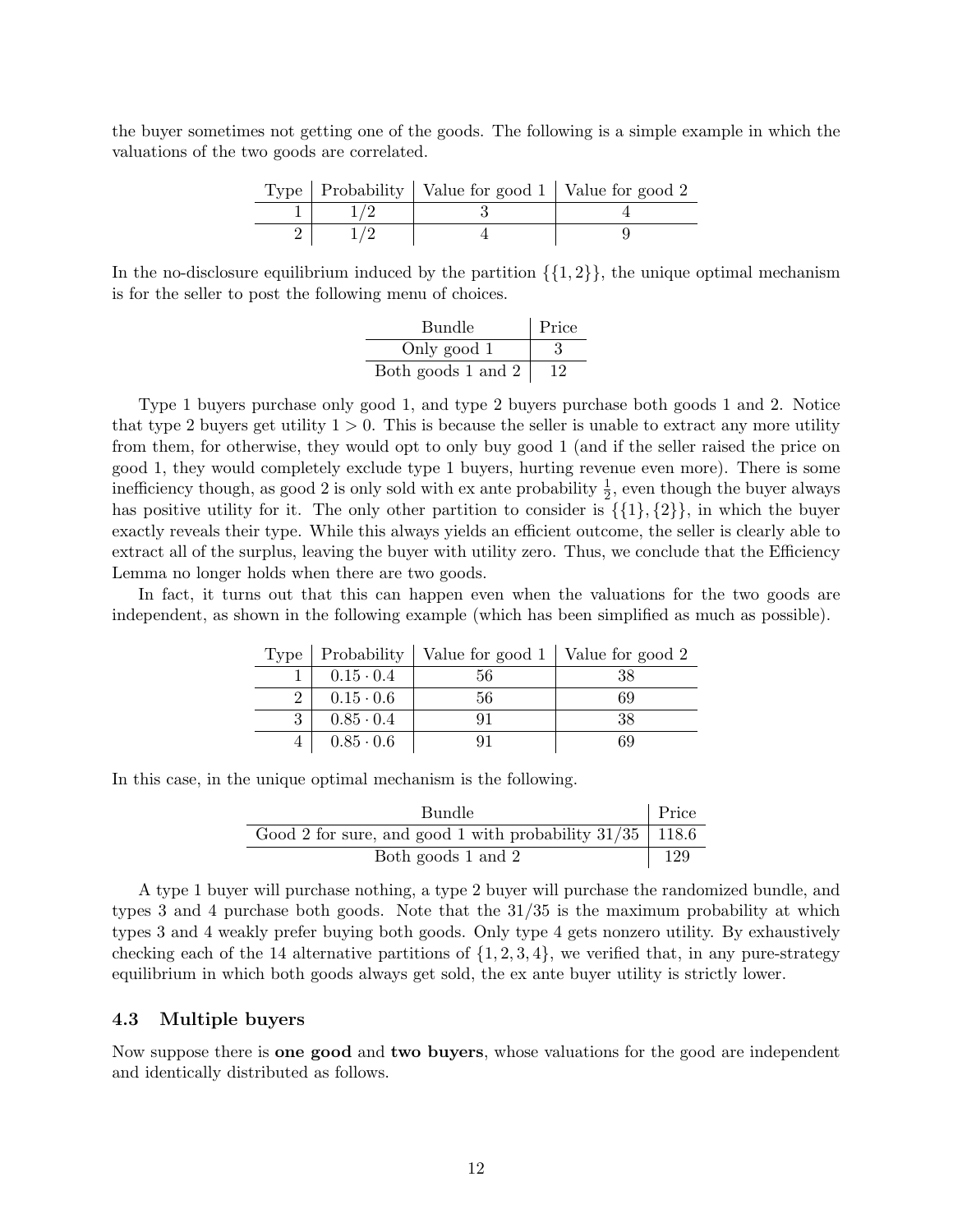|  | Type $\vert$ Probability $\vert$ Value for good |
|--|-------------------------------------------------|
|  |                                                 |
|  |                                                 |
|  |                                                 |

In the absence of disclosure, an optimal mechanism for the seller (as verified computationally) is as follows. If at least one buyer bids 3, randomly choose one such buyer and sell them the good for 2.5. If no buyer bids 3, but at least one buyer bids 2, randomly choose one such buyer and sell them the good for 2. Otherwise, do not sell the good. The expected buyer surplus is  $\frac{3}{4} \cdot \frac{1}{2} = \frac{3}{8}$  $\frac{3}{8}$ , as there is a  $\frac{3}{4}$  chance that there will be some buyer of type 3, in which case the buyer surplus will be 1  $\frac{1}{2}$ . However, the no-disclosure equilibrium is clearly not efficient, as the good is not sold  $\frac{1}{16}$  of the time (when both buyers have type 1).

An intuitive idea to repair this equilibrium so that it is efficient is to use the partition  $\{\{1\},\{2,3\}\}.$ By separating the lowest-value type from the other types, we can prevent the inefficient outcome since there is no longer any incentive for the seller to refuse to sell. In fact, in the one-buyer case, this partition is precisely the one constructed in the proof of the Efficiency Lemma. In this case, when the buyer sends the message  $\{1\}$ , the seller sells the good for a price of 1, and efficiency is regained with no loss to buyer surplus; and when the buyer sends the message {2, 3}, the seller's incentives are the same as in the original equilibrium, so again, there is no loss to buyer surplus.

However, with two buyers, the seller's incentives actually do change, and for this particular example, they change in a way that *harms* buyer surplus. In the partitional equilibrium where both buyers use the partition  $\{\{1\},\{2,3\}\}\$  and both send the message  $\{2,3\}\$ , the optimal mechanism is the same as in the no-disclosure equilibrium, except that the price the seller charges to a buyer who bid 3 is 2.75 instead of 2.5, and hence the buyer surplus is  $\frac{8}{9} \cdot \frac{1}{4} = \frac{2}{9} < \frac{3}{8}$  $\frac{3}{8}$ . Even worse, when one buyer sends the message  $\{1\}$  and the other buyer sends the message  $\{2,3\}$ , having the outside option of selling the good to the first buyer for 1 strictly incentivizes the seller to only sell to the second buyer for a price of 3. This means that the buyer surplus is zero, and the good might be sold to a buyer of value 1 over a buyer of value 2. So overall, using the partition  $\{\{1\}, \{2, 3\}\}\$ for both buyers results in a lower surplus of  $\frac{3}{4} \cdot \frac{3}{4}$  $\frac{3}{4} \cdot \frac{2}{9} = \frac{1}{8}$  $\frac{1}{8}$ , yet still does not resolve the inefficiency. In fact, the inefficiency is even greater, as the seller's welfare gains do not offset the buyers' welfare losses.

Having only one buyer use the partition  $\{\{1\}, \{2, 3\}\}\$ and the other buyer use the no-disclosure partition  $\{\{1, 2, 3\}\}\$  suffers from similar problems. While the total social welfare is the same, the buyer surplus is lower, and the equilibrium is still inefficient. By enumerating over all pairs of partitions of the set  $\{1, 2, 3\}$ , we verified that, despite its inefficiency, the no-disclosure equilibrium yields the strictly highest expected buyer surplus. This concludes the proof of Theorem [4.1.](#page-9-1)

### <span id="page-12-0"></span>5 Complexity of welfare maximization

In settings where disclosure schemes *can* improve buyer welfare, there arises the computational question of how to find such schemes. In this section we study the complexity of finding a buyeroptimal pure-strategy equilibrium over a discrete distribution. We assume that there is one good and one buyer with possible types  $N = \{1, \ldots, n\}$ , each with value  $v_1 < \ldots < v_n$  and occurring with probability  $p_1, \ldots, p_n$  respectively.

First, we analyze the restricted setting introduced by [\[Ali et al., 2020\]](#page-16-0), in which buyer messages must be connected, and thus the search problem is restricted to connected partitions. Note that Example 1 of [\[Ali et al., 2020\]](#page-16-0) illustrates that their greedy algorithm is unable to compute the buyer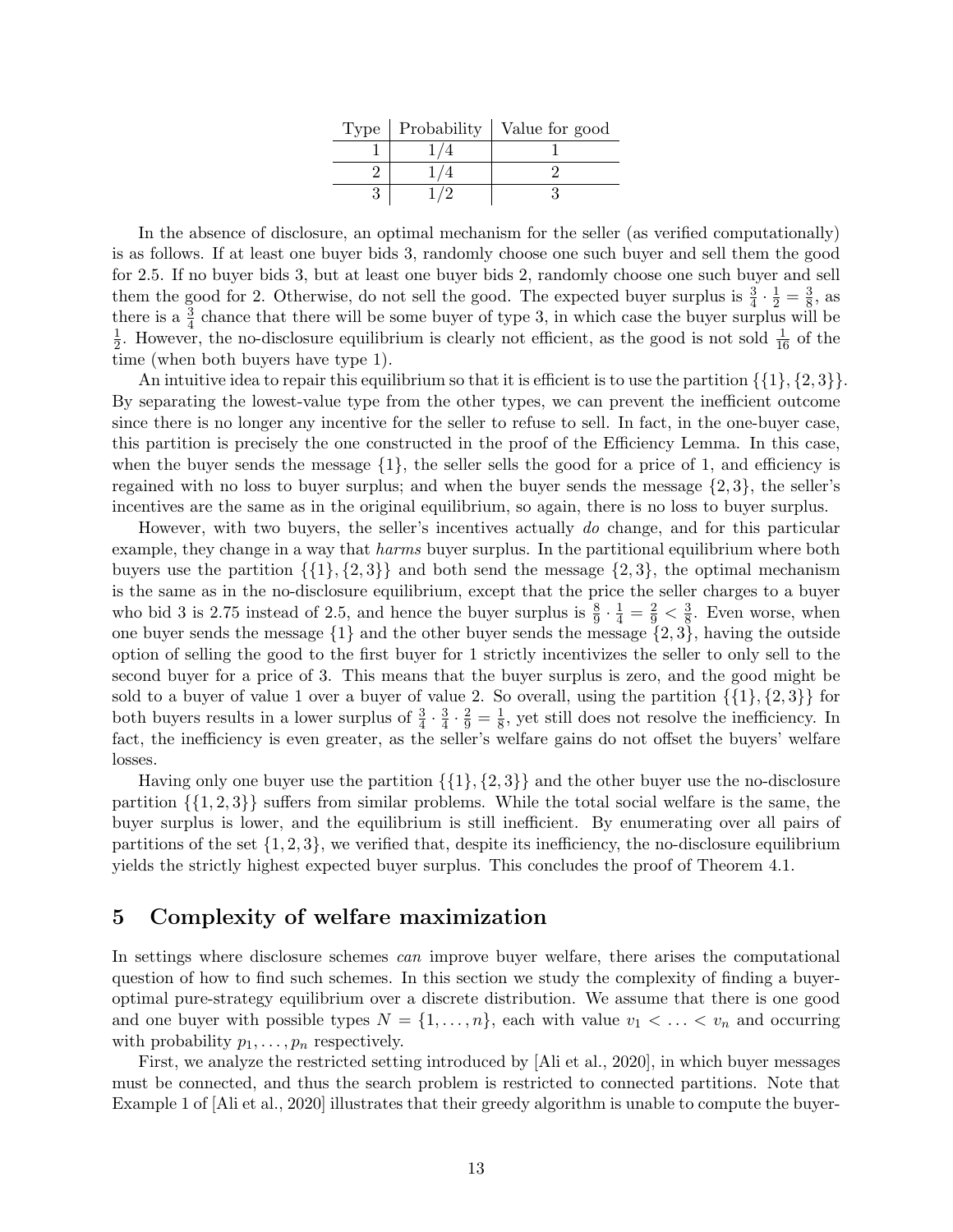optimal disclosure strategy in this setting. Using dynamic programming, we give a polynomial time algorithm to solve this problem.

Next, we ask whether the buyer could do even better if they were allowed to report from a broader class of messages. Specifically, we turn our attention to a more general setting in which a buyer may report any arbitrary subset of their values  $\{v_1, \ldots, v_n\}$  (or, equivalently, an arbitrary subset of  $N$ ). Here, things are not quite as easy: it is weakly NP-hard to compute the buyer-optimal disclosure scheme. Further, the optimal surplus using connected messages does not even provide a constant-factor approximation to the unconstrained optimal buyer surplus.

### <span id="page-13-2"></span>5.1 Connected partitions

Let us first consider the case of connected messages. By the Partitional Lemma, it suffices to restrict attention to equilibria induced by some partition P of the set of buyer types  $N = \{1, \ldots, n\}$ . We show the following.

<span id="page-13-0"></span>Theorem 5.1. Algorithm [1](#page-13-1) computes a connected partition that induces an equilibrium which maximizes ex ante buyer utility in polynomial time.

Algorithm 1: Optimizes buyer welfare over connected partitions. **Input:** Values  $v_1 < \cdots < v_n$  and probabilities  $p_1, \ldots, p_n$ Output: A connected partition inducing an equilibrium with optimal ex ante buyer utility 1 Initialize array  $Q[0 \dots n]$ ; 2  $Q[0]$ .utility  $\leftarrow 0$ ; 3  $Q[0]$ .partition  $\leftarrow \emptyset$ ; 4 for  $i \leftarrow 1 \dots n$  do  $\quad \ \ \, {\mathfrak{z}} \ \ \big| \ \ \ j^* = {\rm argmax}_{j \in \{0,...,i-1\}} \{Q[j]. \texttt{utility} + \texttt{buyerUtility}(\{j+1,\ldots,i\})\};$  $\begin{aligned} \mathfrak{g} \quad &| \quad Q[i]. \texttt{partition} = Q[j^*]. \texttt{partition} \cup \{\{j+1,\ldots,i\}\}; \end{aligned}$  $\tau \quad | \quad Q[i].$ utility  $= Q[j^*].$ utility  $+$  buyerUtility $(\{j+1,\ldots,i\});$ 8 end 9 return  $Q[n]$ .partition;

<span id="page-13-1"></span>Proof. First we will prove the correctness of Algorithm [1.](#page-13-1) It uses a dynamic programming approach with array Q. Each  $Q[i]$  will store the best partition of  $\{1, \ldots, i\}$  as well as the expected buyer utility when using this partition, scaled down by  $\sum_{j=1}^{i} p_i$ . Note that when we are considering the next element i, conditioned on it being in some partition element  $\{j + 1, \ldots, i\}$ , the remaining elements of the partition will be the optimal partition of  $\{1, \ldots, j\}$ . Hence, by choosing the best possible j, that will allow us to find the optimal partition for  $Q[i]$ . The buyerUitility function, given a possible message of the buyer, gives the highest utility the buyer can receive when the seller best responds to this message.

To show the runtime is polynomial, note that the initialization can be done in  $O(n)$  time. The for loop is runs for n iterations. In each iteration, note that buyerUitility can be computed by checking each seller price in  $\{v_i, \ldots, v_i\}$ , of which there are at most n. For each of these, we must check the probability of sale and expected buyer utility. This can be done in time linear in  $n$  by iterating through the values in order, and keeping track of the total probability the buyer has value above this value. In total, this loop takes  $O(n^3)$  time.  $\Box$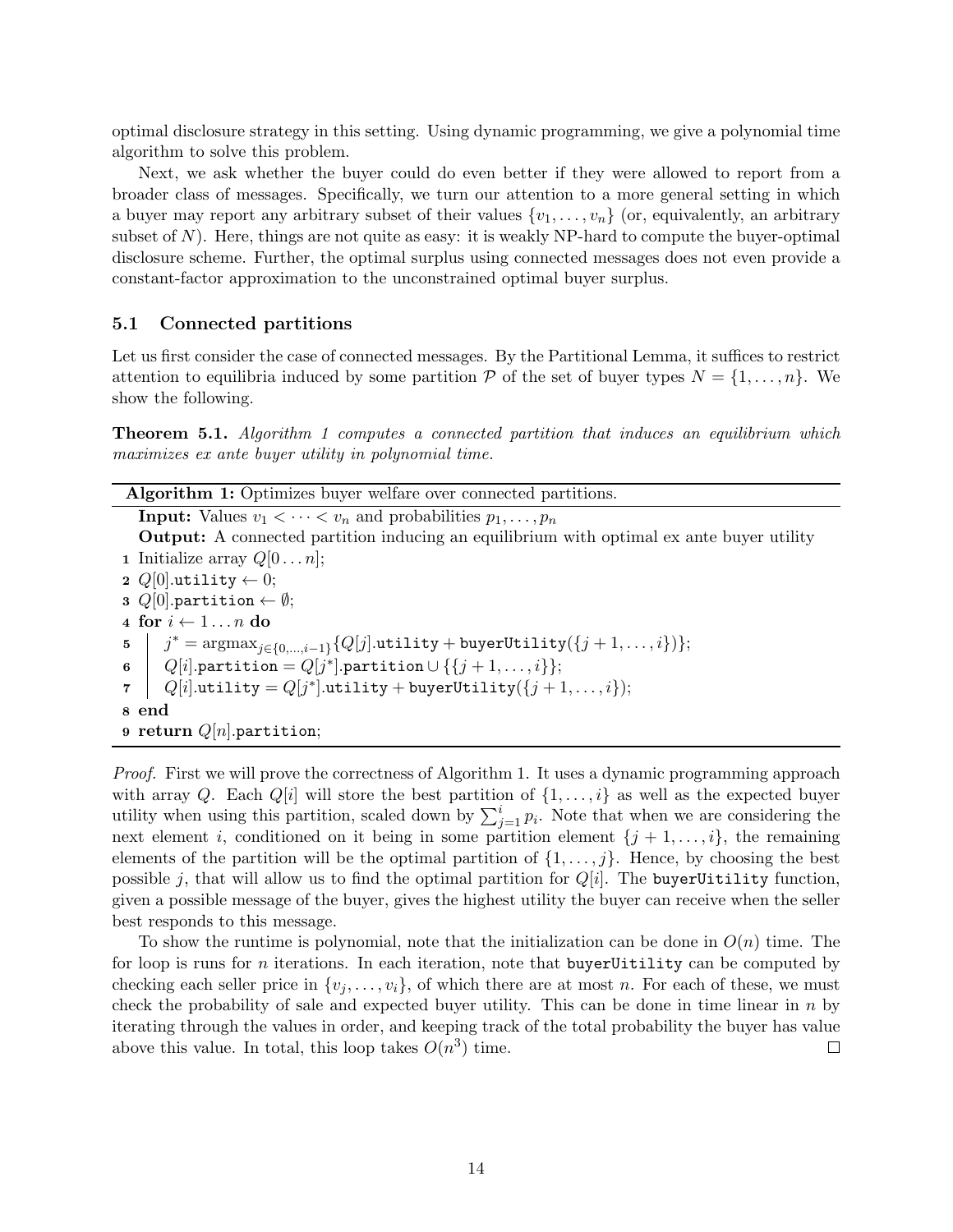#### 5.2 Arbitrary partitions

While message connectivity might reflect realistic practical constraints on the set of feasible messages, it is nevertheless interesting to consider settings where this constraint is not present, and so the buyer could potentially do even better. Unfortunately, it turns out that, in the general case, computing a pure-strategy equilibrium that maximizes ex ante buyer utility is NP-hard. More formally, we consider the following decision problem.

**BUYER-OPT:** Given a sequence of probabilities  $p_1, p_2, \ldots, p_n$  (where  $\sum_{i \in [n]} p_i = 1$ ), corresponding distinct positive valuations  $v_1,v_2,\ldots,v_n$ , and a positive number U, determine whether there exists a pure-strategy equilibrium with expected buyer utility U in the disclosure game with one buyer, one seller, and one good, where the buyer has value  $v_i$  for the good with probability  $p_i$ .

<span id="page-14-1"></span><span id="page-14-0"></span>Theorem 5.2. BUYER-OPT is weakly NP-complete.



Figure 3: The reduction from PARTITION to BUYER-OPT.

As might be expected, we reduce from the PARTITION problem, defined as follows. **PARTITION:** Given a finite sequence of positive integers  $s_1, s_2, \ldots, s_m$ , adding up to some even positive integer S, determine whether there exists  $I \subseteq [m]$  such that

$$
\sum_{i \in I} s_i = \frac{S}{2}.
$$

The main idea behind the reduction is that there will be one low-value type with high probability and many high value types with low probability, as shown in Figure [3.](#page-14-1) The zigzagging red line shows the probability of sale given a posted price according to the instance defined by the reduction. Ideally, to maximize buyer welfare, we would like to pool some of the high-value types together with the low-value type, so that all types in the pool send the same message and the seller will set their price equal to the value of the low-value type, giving the high-value types positive utility. The seller maximizes revenue by choosing the largest rectangle under the curve, ignoring the types that are not in this pool. Thus, in order to incentivize the seller to choose the low price, we need the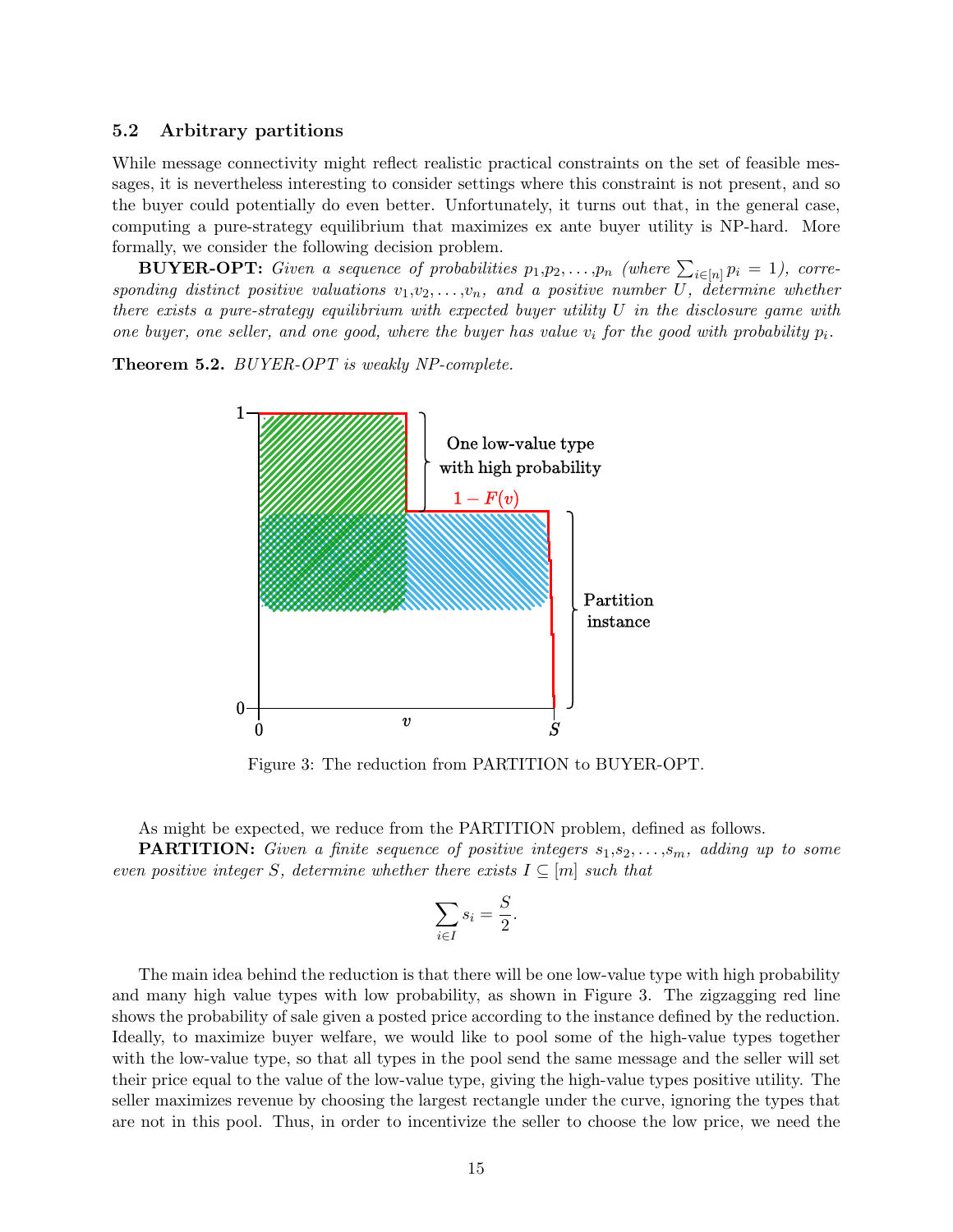vertical green rectangle in Figure [3](#page-14-1) to be larger than the horizontal blue rectangle, which is only possible if we pool at most half of the high-value types (weighted by probability mass) with the low-value type. Optimally, we would like to get exactly half of the probability mass, which requires solving PARTITION. See Appendix [B](#page-18-1) for the full proof.

Finally, we now ask whether our polynomial time algorithm from Section [5.1](#page-13-2) could be used to at least approximate optimal ex ante buyer utility in this more general setting. We answer this question in the negative.

<span id="page-15-0"></span>**Proposition 5.3.** No equilibrium for the general setting induced by a connected partition can have ex ante buyer utility that approximates the optimal within a constant factor.

See Appendix [C](#page-21-0) for the proof.

## 6 Conclusion

Can buyers reveal for a better deal, and if so, how? In the restricted setting with one buyer and one good, [Ali, Lewis, and Vasserman](#page-16-0) [\[2020\]](#page-16-0) answer the former question with an emphatic "Yes!" Utility-improving disclosure schemes are generally feasible, always socially efficient, and in the presence of connectivity constraints on the disclosure technology, can easily be exactly optimized for the buyer. Unfortunately, it appears that these desirable properties are not very robust.

We believe that our negative results are not mere peculiarities of the model but are instead due to fundamental market forces. With either multiple goods or multiple buyers, in the absence of disclosure, the buyer(s) benefit substantially from the uncertainty the seller faces. While, at the surface, it still seems plausible that a buyer should only gain utility from credibly revealing to the seller that they would not be willing to pay the seller's optimal reserve price, such disclosures may have secondary effects, dramatically reducing the seller's uncertainty to the point where buyers are ultimately harmed in expectation.

We do note that, despite all of this negative evidence on the benefit of disclosure, there are, in fact, instances where it can provably help, even in the more complicated settings we consider.<sup>[4](#page-15-1)</sup> We argue only that the compatibility of buyer and social welfare and the buyer advantages of disclosure are no longer guaranteed in larger, realistic market settings. Depending on the setting, instances with multiple buyers/goods where disclosure is useful may well be the exception rather than the norm.

There are still many dimensions to the voluntary disclosure model that have yet to be explored. Most notable is the possibility of mixed strategies. A tantalizing open question, left unaddressed by this as well as prior work, is whether there exist mixed-strategy equilibria in which the buyer(s) obtain strictly higher ex ante utility than in any pure-strategy equilibrium—one could imagine a scenario where some buyer types are indifferent between multiple messages, some seller types are indifferent between multiple prices, and somehow the complex belief distributions generated yield

<span id="page-15-1"></span><sup>4</sup>As an example, consider the following alternative prior distribution in which buyers have i.i.d. values, symmetric strategies, and both Pareto improve in terms of interim utility by disclosing some information. The value distribution will be discrete; with probability  $\frac{99}{100}$  they will have value 1000 and with probability  $\frac{1}{200}$  each, they will have value 1 and 2. With no disclosure, the revenue-optimal mechanism run by the seller will only sell at a price of 1000. This means that buyers never receive positive utility as they cannot purchase the good for a price strictly less than their value. On the other hand, suppose buyers disclose whether they are of "low" type with value in  $\{1, 2\}$  or "high" type with value 1000. In the scenario where both buyers reveal a low type, from the seller's perspective, each buyer has value 1 or 2 with probability  $\frac{1}{2}$ , so the optimal selling mechanism is a second price auction with reserve price 1. Hence, in the case where one buyer has value 2 and the other has value 1, the former will receive positive utility, strictly improving on the no-disclosure setting..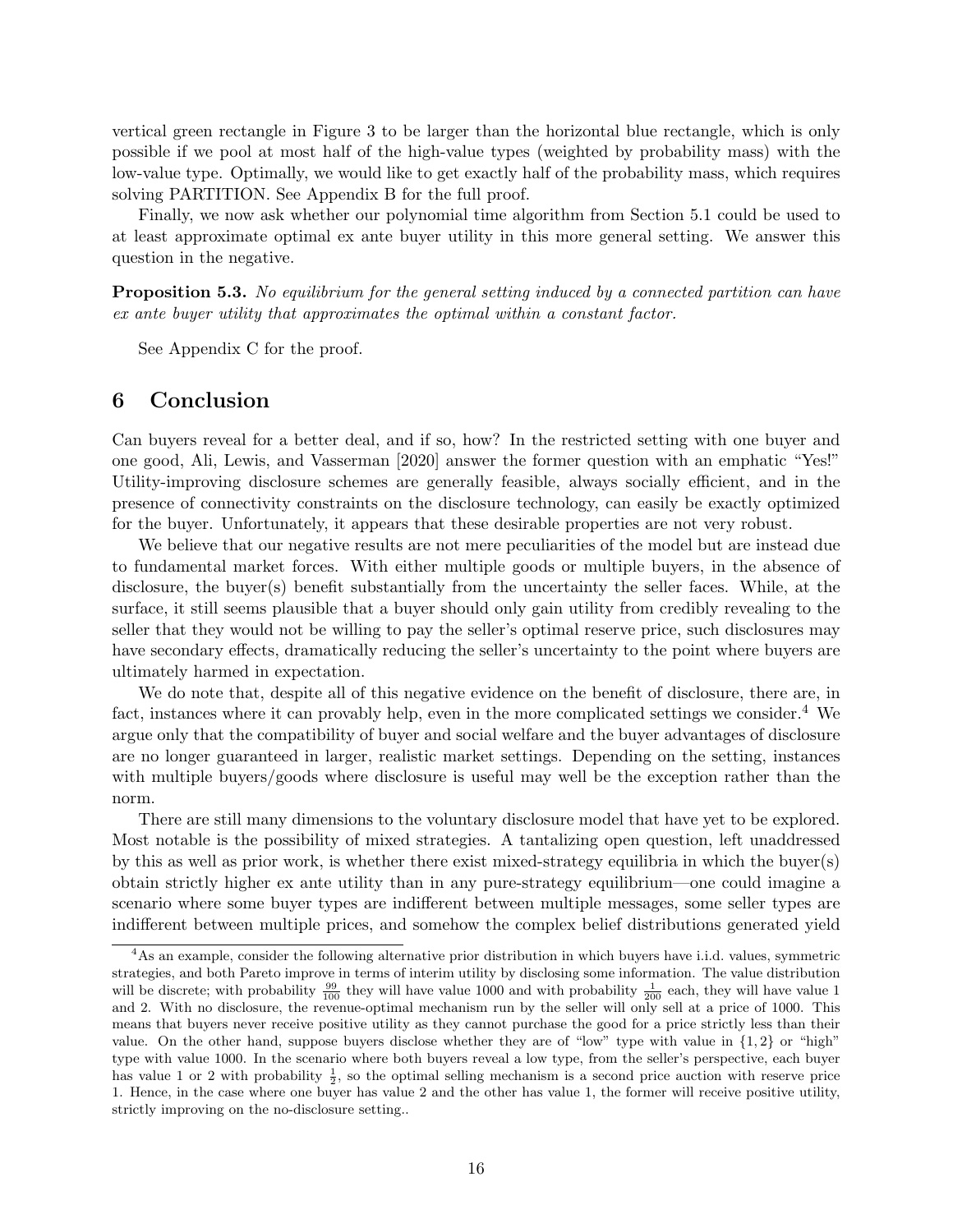a higher expected buyer surplus than would be possible with those generated by pure messaging strategies. Even with the restriction that there is one buyer and one good, we do not see an obvious way to rule out this possibility (even for simple distributions like  $U[0, 1]$ ), and while such a scenario may sound absurd in the one-buyer, one-good setting, it seems entirely plausible with multiple buyers or goods.

An orthogonal extension of the model would be to allow the buyers to *privately* disclose information to the seller, without other buyers observing the value. While possibly more applicable in some scenarios, this model appears to be less tractable, as the seller's revenue maximization problem cannot be solved independently for every possible tuple of buyer messages. Since the buyers face uncertainty over which subgame they are in, standard tools from auction theory do not apply; e.g., even for the setting from Section [3](#page-4-0) of two uniform [0, 1] buyers sending connected messages, a Myerson auction is no longer guaranteed to be optimal or incentive compatible.

A final direction for future work concerns the complexity of the BUYER-OPT decision problem. Our reduction is from PARTITION, which is weakly NP-Hard, and it is clear that the optimal values of the instances produced by the reduction can be well-approximated in polynomial time. This leaves open the possibility of a pseudo-polynomial time algorithm or a polynomial time approximation scheme for solving this problem.

## Acknowledgments

We are deeply grateful to Brendan Lucier and Nicole Immorlica for their generous advice and feedback on earlier versions of this paper. We would also like to thank our anonymous IJCAI reviewers for many useful suggestions on improving clarity.

This material is based upon work supported by the National Science Foundation Graduate Research Fellowship Program under Grant No. DGE1745303. Any opinions, findings, and conclusions or recommendations expressed in this material are those of the author(s) and do not necessarily reflect the views of the National Science Foundation.

# References

- <span id="page-16-1"></span>Alessandro Acquisti, Curtis Taylor, and Liad Wagman. The economics of privacy. Journal of economic Literature, 54(2):442–92, 2016.
- <span id="page-16-0"></span>S. Nageeb Ali, Greg Lewis, and Shoshana Vasserman. Voluntary disclosure and personalized pricing. In Proceedings of the 21st ACM Conference on Economics and Computation (EC), pages 537–538, 2020.
- <span id="page-16-5"></span>Reza Alijani, Siddhartha Banerjee, Kamesh Munagala, and Kangning Wang. The limits of an information intermediary in auction design. CoRR, abs/2009.11841, 2020.
- <span id="page-16-2"></span>Elchanan Ben-Porath and Barton L. Lipman. Implementation with partial provability. Journal of Economic Theory, 147(5):1689–1724, 2012.
- <span id="page-16-3"></span>Elchanan Ben-Porath, Eddie Dekel, and Barton L. Lipman. Disclosure and choice. The Review of Economic Studies, 85(3):1471–1501, 2018.
- <span id="page-16-4"></span>Elchanan Ben-Porath, Eddie Dekel, and Barton L Lipman. Mechanisms with evidence: Commitment and robustness. Econometrica, 87(2):529–566, 2019.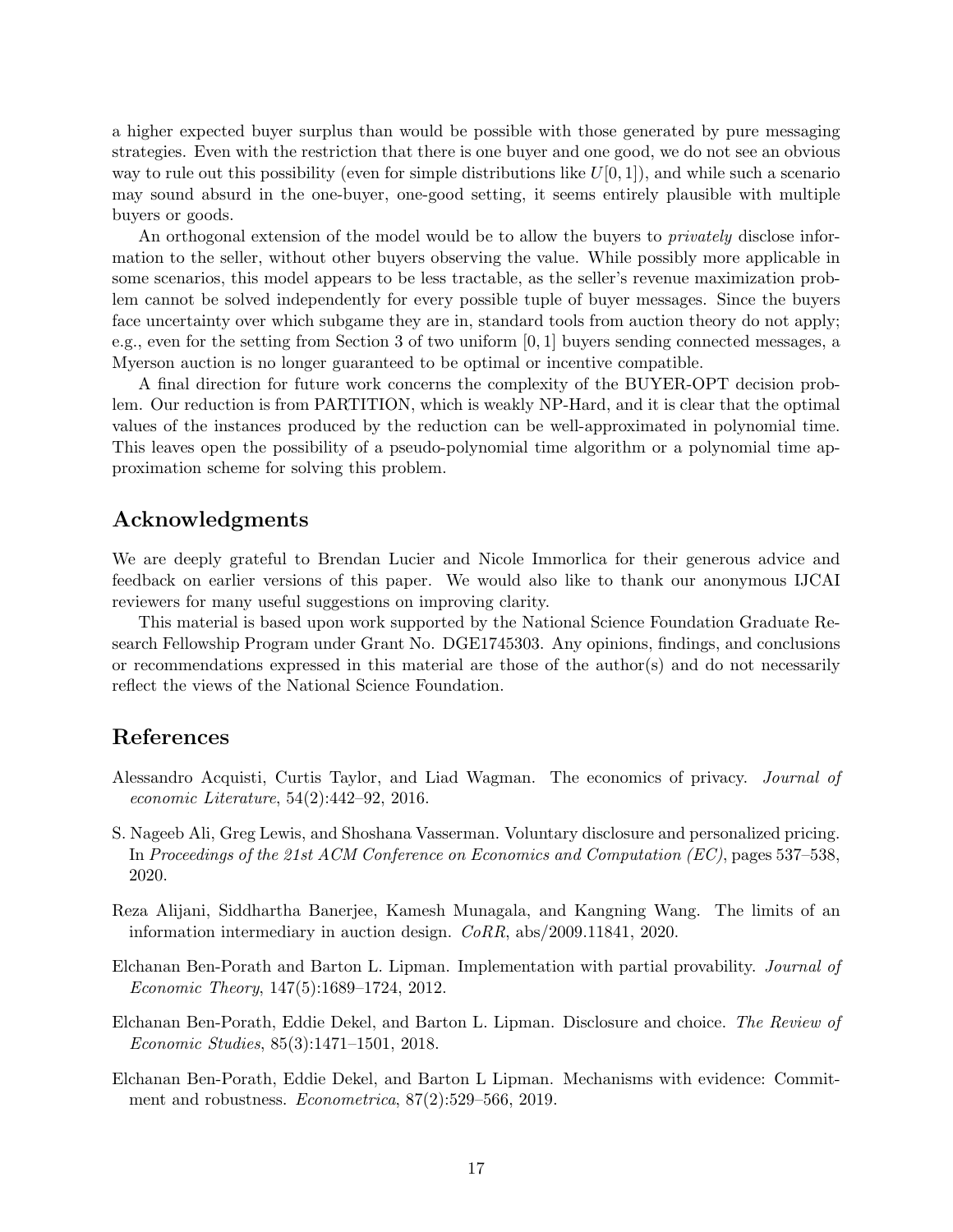- <span id="page-17-2"></span>Dirk Bergemann and Alessandro Bonatti. Markets for information: An introduction. Annual Review of Economics, 11:85–107, 2019.
- <span id="page-17-0"></span>Dirk Bergemann, Benjamin Brooks, and Stephen Morris. The limits of price discrimination. American Economic Review, 105(3):921–57, 2015.
- <span id="page-17-1"></span>Matthew Gentzkow and Emir Kamenica. Bayesian persuasion with multiple senders and rich signal spaces. Games and Economic Behavior, 104:411–429, 2017.
- <span id="page-17-3"></span>Sanford J. Grossman. The informational role of warranties and private disclosure about product quality. The Journal of Law and Economics, 24(3):461–483, 1981.
- <span id="page-17-12"></span>Gurobi Optimization, LLC. Gurobi Optimizer Reference Manual, 2021. URL [https://www.gurobi.](https://www.gurobi.com) [com.](https://www.gurobi.com)
- <span id="page-17-6"></span>Jeanne Hagenbach, Frédéric Koessler, and Eduardo Perez-Richet. Certifiable pre-play communication: Full disclosure. Econometrica, 82(3):1093–1131, 2014.
- <span id="page-17-7"></span>Sergiu Hart, Ilan Kremer, and Motty Perry. Evidence games: Truth and commitment. American Economic Review, 107(3):690–713, 2017.
- <span id="page-17-13"></span>Richard M. Karp. Reducibility among combinatorial problems. In Complexity of Computer Computations, pages 85–103. Springer, 1972.
- <span id="page-17-5"></span>Navin Kartik and Olivier Tercieux. Implementation with evidence. *Theoretical Economics*, 7(2): 323–355, 2012.
- <span id="page-17-8"></span>Frédéric Koessler and Vasiliki Skreta. Selling with evidence. *Theoretical Economics*, 14(2):345–371, 2019.
- <span id="page-17-4"></span>Paul R. Milgrom. Good news and bad news: Representation theorems and applications. The Bell Journal of Economics, pages 380–391, 1981.
- <span id="page-17-11"></span>Roger B Myerson. Optimal auction design. Mathematics of operations research, 6(1):58–73, 1981.
- <span id="page-17-10"></span>Weiran Shen, Pingzhong Tang, and Yulong Zeng. Buyer signaling games in auctions. In *Proceedings* of the 18th International Conference on Autonomous Agents and Multi-Agent Systems (AAMAS), pages 1591–1599, 2019.
- <span id="page-17-9"></span>Itai Sher and Rakesh Vohra. Price discrimination through communication. Theoretical Economics, 10(2):597–648, 2015.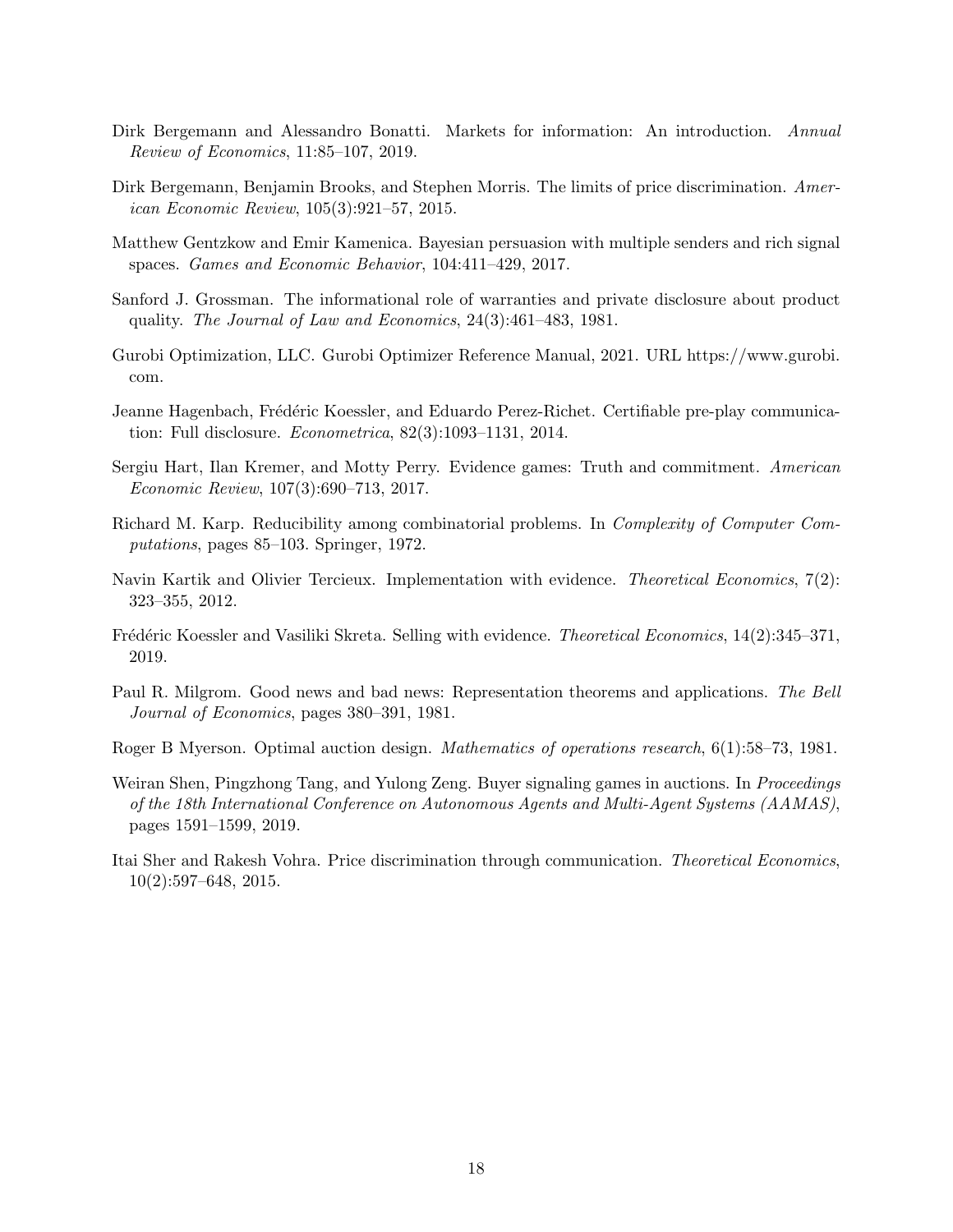# Appendix

## <span id="page-18-0"></span>A Analysis of Single-Threshold Symmetric Disclosure

We show that for independent  $v_A, v_B \sim U[0, 1]$ , if both buyers disclose according to the high/low partition  $\{[0, t], [t, 1]\}$  for  $t \in [0, 1/2]$ , then the expected buyer surplus is exactly 1/6. This claim and this calculation are a straightforward generalization of Section [3.1.](#page-4-5)

Since the buyers' distributions and disclosure schemes are symmetric, it suffices to calculate the surplus for buyer A. There are four cases, corresponding to the possible pairs of disclosures  $\{[0,t], [t,1]\}^2$ . If  $(v_A, v_B) \in [0,t]^2$ , then it is straightforward to show that the seller sets a reserve price of  $t/2$  and runs a second-price auction. Splitting the region into the portion where A pays the reserve price and the region where A pays  $v_B$ , the surplus for buyer A is then

$$
U_A^{L,L} = \int_{t/2}^t \int_0^{t/2} v_A - t/2 \, dv_B \, dv_A + \int_{t/2}^t \int_{t/2}^{v_A} v_A - v_B \, dv_B \, dv_A = \frac{t^3}{12},
$$

where this integral incorporates the likelihood that  $(v_A, v_B)$  are in this region. Similarly, if  $(v_A, v_B) \in$  $[t, 1]^2$ , then the seller runs a second-price auction with a reserve price of 1/2. The surplus for buyer A is then

$$
U_A^{H,H} = \int_{1/2}^1 \int_{1/2}^{v_A} v_A - v_B \, dv_B \, dv_A = \frac{1}{12} - \frac{t}{8}.
$$

It remains to calculate the surplus for A in the case when  $(v_A, v_B) \in [0, t] \times [t, 1]$  and when  $(v_A, v_B) \in [t, 1] \times [0, t]$ . Rather than analyze the Myerson auction directly, we may leverage the calculations developed in Section [3.2,](#page-6-0) in particular eq. [\(1\)](#page-7-0), in order to find the expected surplus for buyer A in each of these regions:

$$
U_A^{H,L} = \int_{1/2}^{1/2 + t/2} \int_0^{v_A - (1-t)/2} 1 - v_A \, dv_B \, dv_A + \int_{1/2 + t/2}^1 \int_0^t 1 - v_A \, dv_B \, dv_A = \frac{t}{8} - \frac{t^2}{16} + \frac{t^3}{48},
$$

and

$$
U_A^{L,H} = \int_{t/2}^t \int_t^{x+(1-t)/2} t - x \, dv_B \, dv_A = \frac{t^2}{16} - \frac{5t^3}{48}.
$$

Summing these together, we find that total expected surplus for buyer A is  $U_A = U_A^{L,L} + U_A^{H,H}$  +  $U_A^{H,L} + U_A^{L,H} = 1/12$ , and so by symmetry the total expected buyer surplus is 1/6, as claimed.

# <span id="page-18-1"></span>B Proof of Theorem [5.2](#page-14-0)

To see that BUYER-OPT is in NP, observe that the Partitional Lemma implies there is a buyeroptimal equilibrium induced by a partition of N. Given such a partition  $P$ , for every  $P \in \mathcal{P}$ , there are at most |P| prices the seller may choose to set (a price not equal to  $v_i$  for some  $i \in P$  cannot be optimal). Therefore, we can efficiently compute the optimal selling mechanism and its expected buyer utility, then verify that the utility is at least U.

To prove hardness, we reduce from PARTITION, which is known to be weakly NP-hard [\[Karp,](#page-17-13) [1972\]](#page-17-13). In terms of the notation defining BUYER-OPT and PARTITION, our reduction is defined as follows: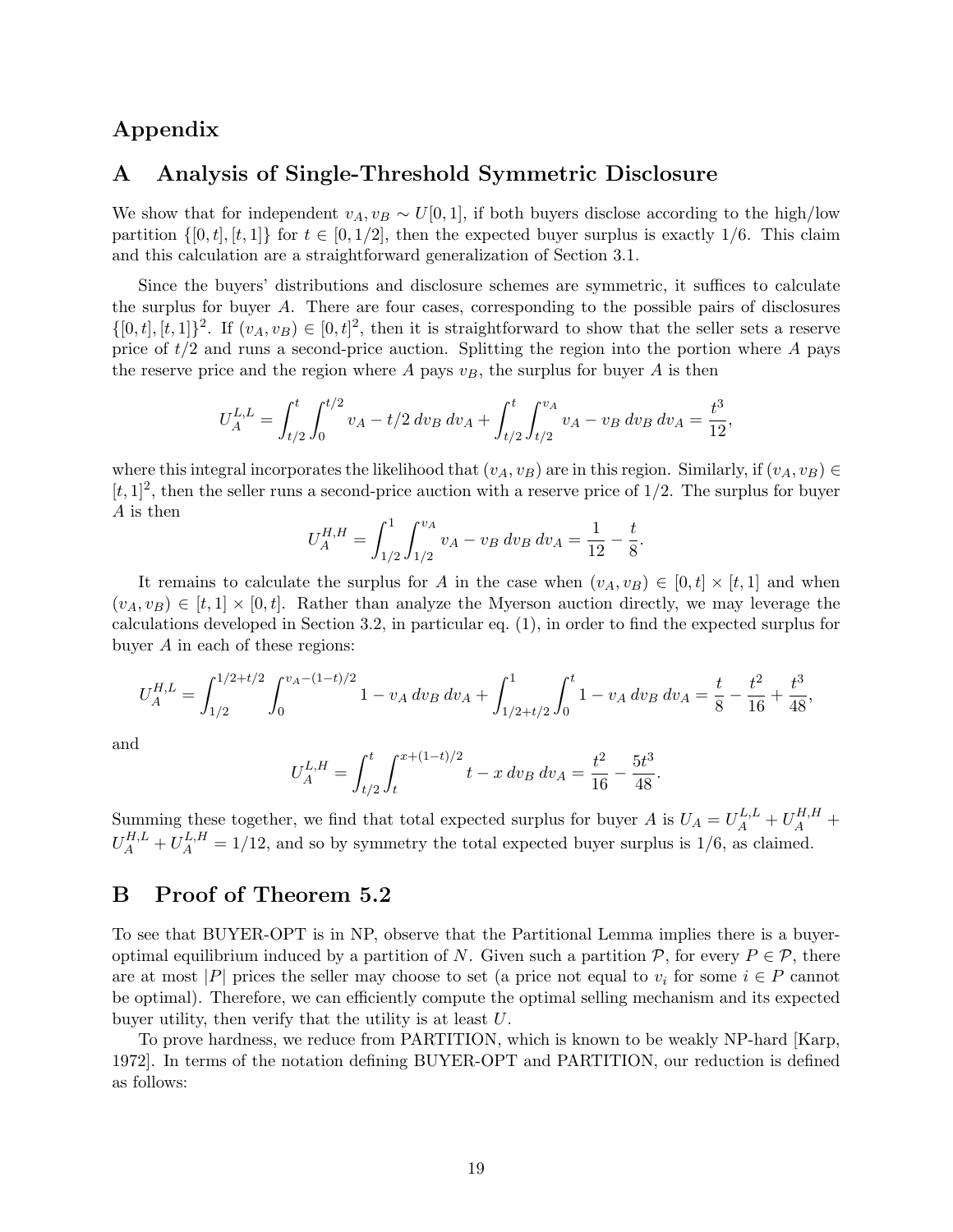$$
n := m + 1
$$
  
\n
$$
p_i := \frac{2s_i}{3S}
$$
 for  $i \le m$   
\n
$$
v_i := S - \frac{1}{4+i}
$$
 for  $i \le m$   
\n
$$
p_n := \frac{1}{3}
$$
  
\n
$$
v_n := \frac{S}{2}
$$
  
\n
$$
U := \frac{S}{6} - \frac{1}{12}
$$

For the forward direction, suppose that  $I$  is a solution to the given PARTITION instance. Then consider the partitional equilibrium induced by the partition

$$
\{I \cup \{n\}, [m] \setminus I\}.
$$

<span id="page-19-1"></span>To compute the buyer surplus, there are three cases to consider:

- 1. The buyer's type is  $n$ .
- <span id="page-19-0"></span>2. The buyer's type is in I.
- 3. The buyer's type is in  $[m] \setminus I$ .

Observe that the first case occurs with probability  $\frac{1}{3}$ , and the second case occurs with probability

$$
\sum_{i \in I} p_i = \sum_{i \in I} \frac{2s_i}{3S} = \frac{2 \sum_{i \in I} s_i}{3S} = \frac{2 \cdot \frac{S}{2}}{3S} = \frac{1}{3},
$$

so, in fact, all three cases occur with probability  $\frac{1}{3}$ . Consider the utility of the buyer in case [\(2\)](#page-19-0), in which the buyer reveals that their type is in  $I \cup \{n\}$ , so the seller knows they are in case [\(1\)](#page-19-1) or [\(2\)](#page-19-0). Given this information, with probability  $\frac{1}{2}$  we are in case [\(1\)](#page-19-1), so the buyer's value is  $\frac{S}{2}$ , and with probability  $\frac{1}{2}$ , we are in case [\(2\)](#page-19-0), so the buyer's value is in the range  $(S - \frac{1}{4})$  $(\frac{1}{4}, S)$ . If the seller sets a price in the range  $(\frac{S}{2}, S)$ , they will exclude type n and only make a sale with probability  $\frac{1}{2}$ , so their expected revenue is strictly less than  $\frac{S}{2}$ . If the seller sets a price of S or greater, they will definitely not make a sale, so their expected revenue is zero. In either case, their expected revenue is less than  $\frac{S}{2}$ , which is what they could get by setting a price of  $\frac{S}{2}$  and guaranteeing sale. Therefore, the seller's optimal price is at most  $\frac{S}{2}$ . Since we are in case [\(2\)](#page-19-0), the buyer has value at least  $S-\frac{1}{4}$  $\frac{1}{4}$ , so the expected buyer surplus will be at least

$$
S - \frac{1}{4} - \frac{S}{2} = \frac{S}{2} - \frac{1}{4}.
$$

Since case [\(2\)](#page-19-0) occurs with probability  $\frac{1}{3}$ , the overall expected buyer surplus is at least

$$
\frac{1}{3}\left(\frac{S}{2}-\frac{1}{4}\right) = U.
$$

For the backward direction, suppose there is a pure-strategy equilibrium giving the buyer ex ante expected utility at least  $U$ . By the Partitional Lemma, it is without loss of generality to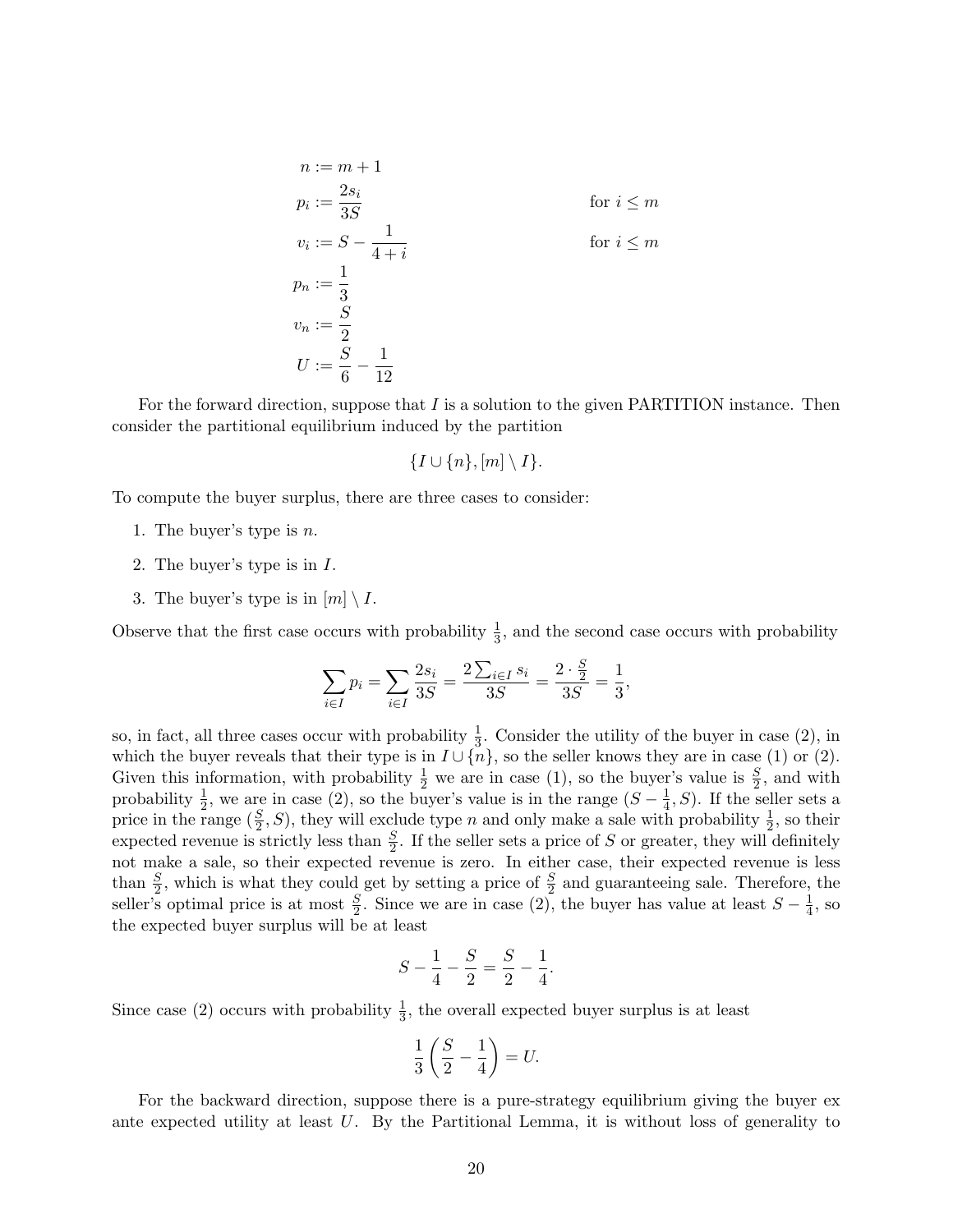assume the equilibrium is induced by some partition  $P$  of  $[n]$ . Let  $I \subseteq [m]$  be the unique set of types such that  $I \cup \{n\} \in \mathcal{P}$ . We claim that I is a solution to the PARTITION instance, i.e.,

$$
\sum_{i \in I} s_i = \frac{S}{2}.
$$

For any  $i \in [n]$ , let  $r_i$  be the price the seller charges type i at equilibrium. Then

$$
\frac{S}{6} - \frac{1}{12} = U
$$
\n
$$
\leq \sum_{i \in [n]} p_i(v_i - r_i) \quad \text{(by the Efficiency Lemma and the definition of } U)
$$
\n
$$
= \sum_{P \in \mathcal{P} \setminus \{I \cup \{n\}\}} \sum_{i \in P} p_i(v_i - r_i) + \sum_{i \in I} p_i(v_i - r_i) + p_n(v_n - r_n)
$$
\n
$$
= \sum_{P \in \mathcal{P} \setminus \{I \cup \{n\}\}} \sum_{i \in P} p_i(v_i - \min_{j \in P} v_j) + \sum_{i \in I} p_i(v_i - v_n) + p_n(v_n - v_n)
$$
\n(by the Efficiency Lemma)

\n
$$
< \sum_{P \in \mathcal{P} \setminus \{I \cup \{n\}\}} \sum_{i \in P} p_i \left(S - \left(S - \frac{1}{4}\right)\right) + \sum_{i \in I} p_i(S - v_n)
$$
\n(since, for all  $i \in [m], v_i \in (S - \frac{1}{4}, S)$ )

\n
$$
= \sum_{P \in \mathcal{P} \setminus \{I \cup \{n\}\}} \sum_{i \in P} p_i \left(\frac{1}{4}\right) + \sum_{i \in I} p_i \left(S - \frac{S}{2}\right)
$$
\n
$$
= \frac{1}{4} \sum_{P \in \mathcal{P} \setminus \{I \cup \{n\}\}} \sum_{i \in P} p_i + \sum_{i \in I} \frac{2s_i}{3S} \cdot \frac{S}{2}
$$
\n
$$
= \frac{1}{4} \sum_{P \in \mathcal{P} \setminus \{I \cup \{n\}\}} \sum_{i \in P} p_i + \frac{1}{3} \sum_{i \in I} s_i
$$
\n
$$
\leq \frac{1}{4} \cdot \frac{2}{3} + \frac{1}{3} \sum_{i \in I} s_i
$$
\n
$$
= \frac{1}{6} + \frac{1}{3} \sum_{i \in I} s_i
$$

Multiplying by 3 and rearranging, we have

$$
\sum_{i\in I}s_i > \frac{S}{2} - \frac{3}{4}.
$$

Since  $\sum_{i \in I} s_i$  and  $\frac{S}{2}$  are integers, it follows that

$$
\sum_{i \in I} s_i \ge \frac{S}{2}.
$$

To prove the opposite inequality, suppose that the buyer reveals that their type is in  $I \cup \{n\}$ . If the seller sets a price of  $S - \frac{1}{4}$  $\frac{1}{4}$ , they exclude type *n*, and thus sell with probability

$$
\frac{\sum_{i\in I} p_i}{\frac{1}{3} + \sum_{i\in I} p_i},
$$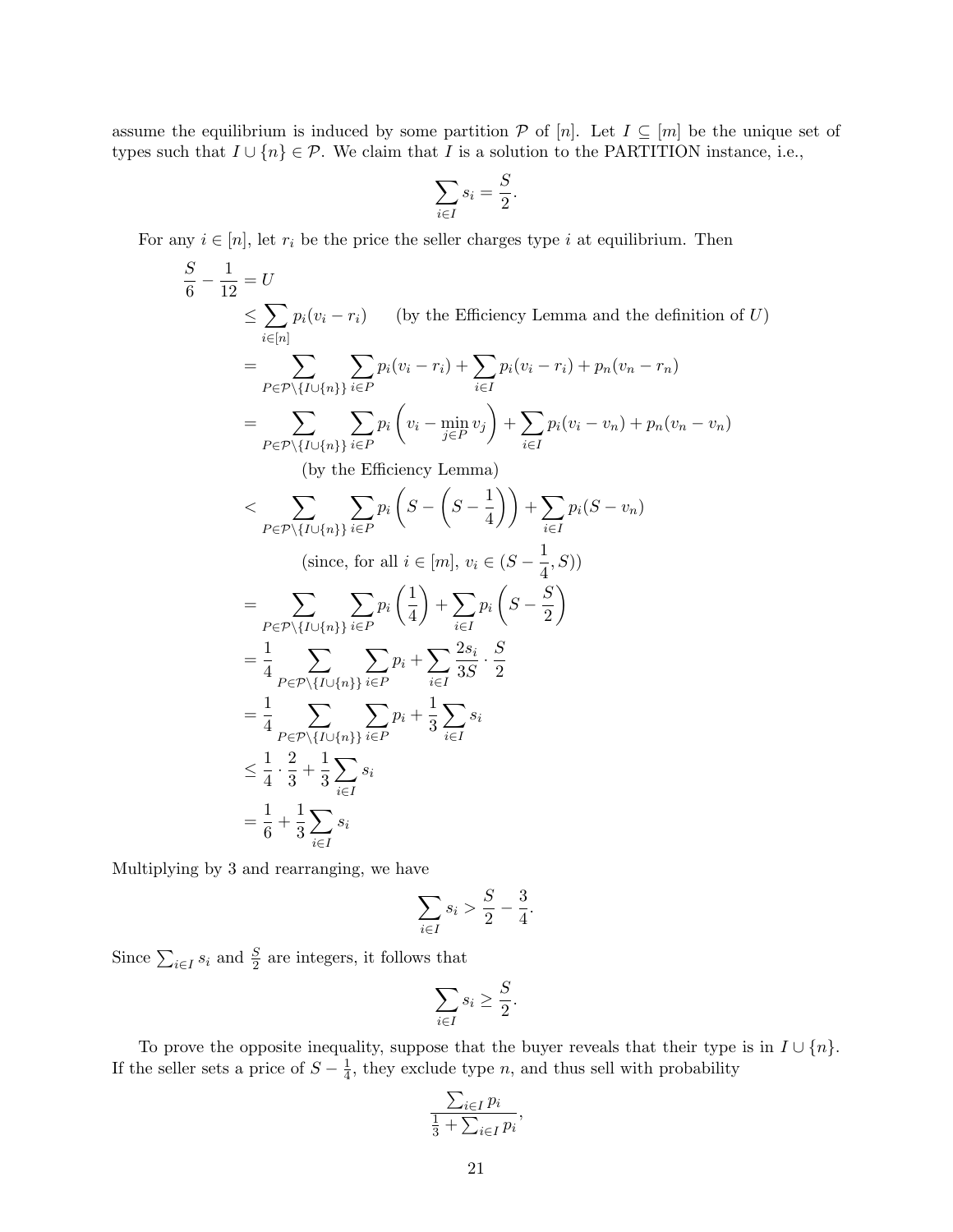so their expected revenue is

$$
\left(S-\frac{1}{4}\right)\left(\frac{\sum_{i\in I}p_i}{\frac{1}{3}+\sum_{i\in I}p_i}\right).
$$

Since the Efficiency Lemma implies that the seller instead chooses to sell at a price of  $\frac{S}{2}$  for an expected revenue of  $\frac{S}{2}$ , we must have that

$$
\left(S - \frac{1}{4}\right) \left(\frac{\sum_{i \in I} p_i}{\frac{1}{3} + \sum_{i \in I} p_i}\right) \leq \frac{S}{2},
$$

or, equivalently,

$$
\left(S - \frac{1}{4}\right) \sum_{i \in I} p_i \leq \frac{S}{2} \left(\frac{1}{3} + \sum_{i \in I} p_i\right).
$$

Rearranging again, we have

$$
\sum_{i \in I} p_i \le \frac{\frac{S}{2} \cdot \frac{1}{3}}{S - \frac{1}{4} - \frac{S}{2}} = \frac{\frac{S}{6}}{\frac{S}{2} - \frac{1}{4}} = \frac{1}{6S - 3} + \frac{1}{3}.
$$

Plugging in the definition of  $p_i$ , this becomes

$$
\frac{2}{3S} \sum_{i \in I} s_i \le \frac{1}{6S - 3} + \frac{1}{3},
$$

which simplifies to

$$
\sum_{i \in I} s_i \le \frac{3S}{2(6S-3)} + \frac{3S}{6} = \frac{S}{4S-1} + \frac{S}{2}
$$

Since  $\sum_{i\in I} s_i$  and  $\frac{S}{2}$  are integers and  $\frac{S}{4S-1}$  < 1 for any positive integer S, it follows that

$$
\sum_{i \in I} s_i \le \frac{S}{2}
$$

.

Thus, we have equality, so I is a solution to the PARTITION instance.

 $\Box$ 

### <span id="page-21-0"></span>C Proof of Theorem [5.3](#page-15-0)

Consider a setting in which a buyer has possible values  $1, 2, 2 + \delta$  for some  $0 < \delta < 1$  each with probabilities  $\frac{1}{3}, \frac{5}{9}$  $\frac{5}{9}, \frac{1}{9}$  $\frac{1}{9}$  respectively. We will show that every equilibrium induced by a connected partition gives the buyer expected utility at most  $\frac{\delta}{9}$  while an arbitrary partition can give expected utility at least  $\frac{1+\delta}{9}$ . This implies no approximation ratio better than  $\frac{1+\delta}{\delta}$  is achievable. By letting  $\delta$  approach 0, this lower bound grows arbitrarily large.

Let us first show that when a buyer is allowed to report arbitrary subsets, there are equilibria in which the buyer ex ante utility is at least  $\frac{1+\delta}{9}$ . Consider the equilibrium induced by the partition  $\{\{1, 2 + \delta\}, \{2\}\}\.$  Now, when the buyer reports  $\{1, 2 + \delta\}$ , the seller will prefer to set a price of 1, which will result in expected revenue 1, over  $2 + \delta$ , which (after updating their posterior,) will only sell with probability  $\frac{1}{4}$ , resulting in expected revenue  $\frac{2+\delta}{4} < 1$ . Hence, by setting a price of 1, the buyer receives utility  $1 + \delta$  when they have value  $2 + \delta$ , so their ex ante utility is at least  $\frac{1+\delta}{9}$ .